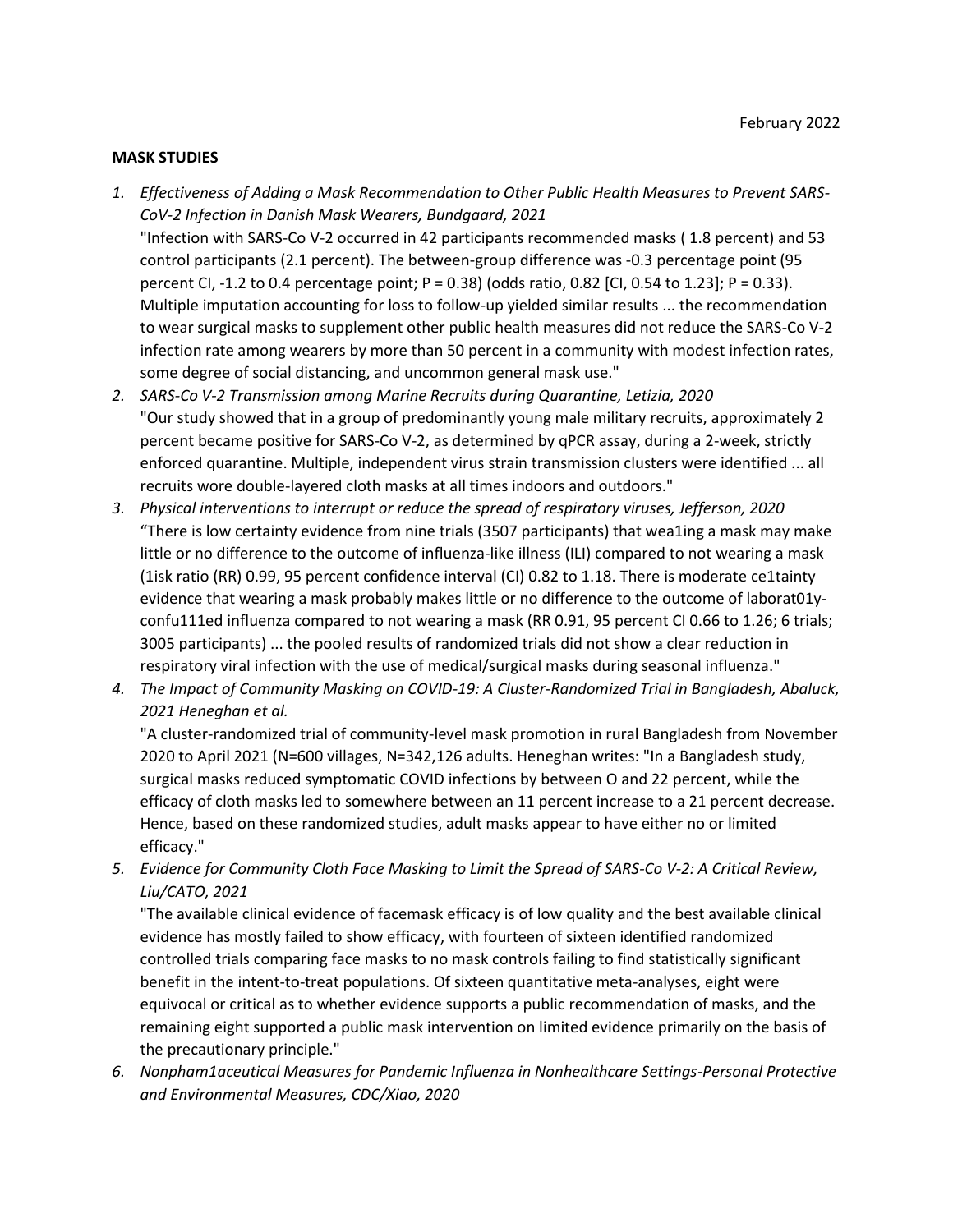"Evidence from 14 randomized controlled trials of these measures did not support a substantial effect on transmission of laboratory-confirmed influenza ... none of the household studies reported a significant reduction in secondary laboratory-confirmed influenza virus infections in the face mask group ... the overall reduction in ILI or laboratory-confirmed influenza cases in the face mask group was not significant in either studies."

*7. CIDRAP: Masks-for-all for COVID-19 not based on sound data, Brosseau, 2020* 

"We agree that the data supporting the effectiveness of a cloth mask or face coveting are very limited. We do, however, have data from laboratory studies that indicate cloth masks or face coverings offer very low filter collection efficiency for the smaller inhalable particles we believe are largely responsible for transmission, particularly from pre- or asymptomatic individuals who are not coughing or sneezing ... though we support mask wearing by the general public, we continue to conclude that cloth masks and face coverings are likely to have limited impact on lowering COVID-19 transmission, because they have minimal ability to prevent the emission of small particles, offer limited personal protection with respect to small particle inhalation, and should not be recommended as a replacement for physical distancing or reducing time in enclosed spaces with many potentially infectious people."

*8. Universal Masking in Hospitals in the Covid-19 Era, Klompas/NEJM, 2020* 

"We know that wearing a mask outside health care facilities offers little, if any, protection from infection. Public health authorities define a significant exposure to Covid-19 as face-to-face contact within 6 feet with a patient with symptomatic Covid-19 that is sustained for at least a few minutes (and some say more than 10 minutes or even 30 minutes). The chance of catching Covid-19 from a passing interaction in a public space is therefore minimal. In many cases, the desire for widespread masking is a reflexive reaction to anxiety over the pandemic .... The calculus may be different, however, in health care settings. First and foremost, a mask is a core component of the personal protective equipment (PPE) clinicians need when caring for symptomatic patients with respiratory viral infections, in conjunction with gown, gloves, and eye protection ... universal masking alone is not a panacea. A mask will not protect providers caring for a patient with active Covid-19 if it's not accompanied by meticulous hand hygiene, eye protection, gloves, and a gown. A mask alone will not prevent health care workers with early Covid-19 from contaminating their hands and spreading the virus to patients and colleagues. Focusing on universal masking alone may, paradoxically, lead to more transmission of Covid-19 if it diverts attention from implementing more fundamental infection-control measures."

*9. Masks for prevention of viral respiratory infections among health care workers and the public: PEER umbrella systematic review, Dugre, 2020* 

"This systematic review found limited evidence that the use of masks might reduce the risk of viral respiratory infections. In the c01mnunity setting, a possible reduced risk of influenza-like illness was found among mask users. In health care workers, the results show no difference between N95 masks and surgical masks on the risk of confirmed influenza or other confirmed viral respiratory infections, although possible benefits from N95 masks were found for preventing influenza-like illness or other clinical respiratory infections. Surgical masks might be superior to cloth masks but data are limited to I trial."

*10. Effectiveness of personal protective measures in reducing pandemic influenza transmission: A systematic review and meta-analysis, Saunders-Hastings, 2017*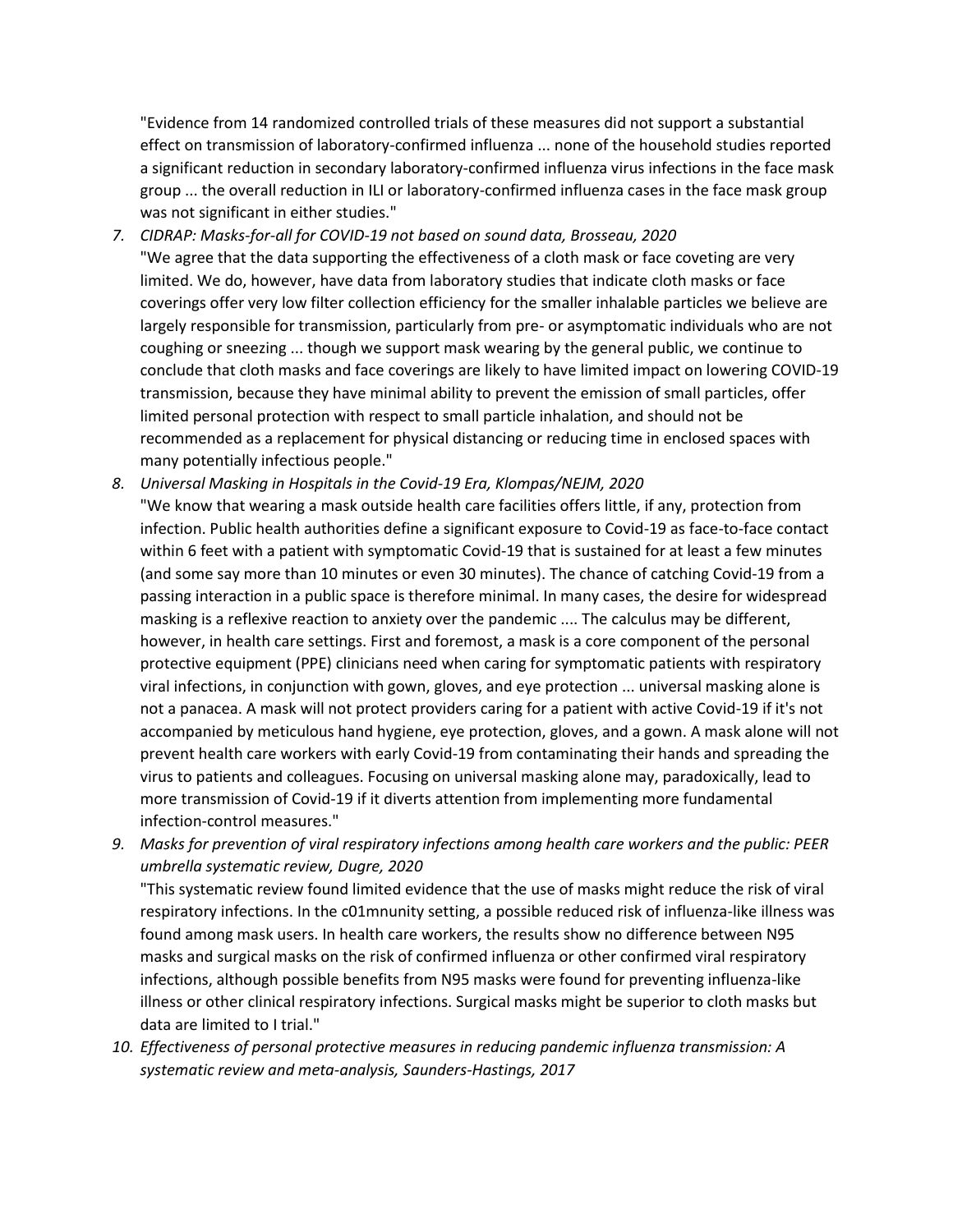"Facemask use provided a non-significant protective effect (OR= 0.53; 95 percent CI 0.16-1.71; I2 = 48 percent) against 2009 pandemic influenza infection."

*11. Experimental investigation of indoor aerosol dispersion and accumulation in the context of COVID-19: Effects of masks and ventilation, Shah, 2021* 

"Nevertheless, high-efficiency masks, such as the KN95, still offer substantially higher apparent filtration efficiencies (60 percent and 46 percent for R95 and KN95 masks, respectively) than the more commonly used cloth (10 percent) and surgical masks (12 percent), and therefore are still the recommended choice in mitigating airborne disease transmission indoors."

*12. Exercise with facemask; Are we handling a devil's sword?- A physiological hypothesis, Chandrasekaran, 2020* 

"Exercising with facemasks may reduce available Oxygen and increase air trapping preventing substantial carbon dioxide exchange. The hypercapnic hypoxia may potentially increase acidic environment, cardiac overload, anaerobic metabolism and renal overload, which may substantially aggravate the underlying pathology of established chronic diseases. Further contrary to the earlier thought, no evidence exists to claim the facemasks during exercise offer additional protection from the droplet transfer of the virus."

- *13. Surgical face masks in modem operating rooms-a costly and unnecessary ritual?, Mitchell, 1991*  "Following the commissioning of a new suite of operating rooms air movement studies showed a flow of air away from the operating table towards the periphe1y of the room. Oral microbial flora dispersed by unmasked male and female volunteers standing one metre from the table failed to contaminate exposed settle plates placed on the table. The wearing of face masks by non-scrubbed staff working in an operating room with forced ventilation seems to be unnecessarily."
- *14. Facemask against viral respiratory infections among Hajj pilgrims: A challenging cluster-randomized trial, Alfelali, 2020*

"By intention-to-treat analysis, facemask use did not seem to be effective against laboratory confirmed viral respiratory infections (odds ratio [OR], 1.4; 95 percent confidence interval [CI], 0.9 to 2.1,  $p = 0.18$ ) nor against clinical respiratory infection (OR, 1.1; 95 percent CI, 0.9 to 1.4,  $p = 0.40$ )."

- *15. Simple respiratory protection-evaluation of the filtration performance of cloth masks and common fab1ic materials against 20-1000 nm size particles, Rengasamy, 2010* "Results obtained in the study show that common fabric materials may provide marginal protection against nanoparticles including those in the size ranges of virus-containing particles in exhaled breath."
- *16. Respiratory performance offered by N95 respirators and surgical masks: human subject evaluation with NaCl aerosol representing bacterial and viral particle size range, Lee, 2008*  "The study indicates that N95 filtering facepiece respirators may not achieve the expected protection level against bacteria and viruses. An exhalation valve on the N95 respirator does not affect the respirat01y protection; it appears to be an appropriate alternative to reduce the breathing resistance."
- *17. Aerosol penetration and leakage characteristics of masks used in the health care industry, Weber, 1993*

"We conclude that the protection provided by surgical masks may be insufficient in enviro11111ents containing potentially hazardous sub-micrometer-sized aerosols."

*18. Disposable surgical face masks for preventing surgical wound infection in clean surge1y, Vincent, 2016*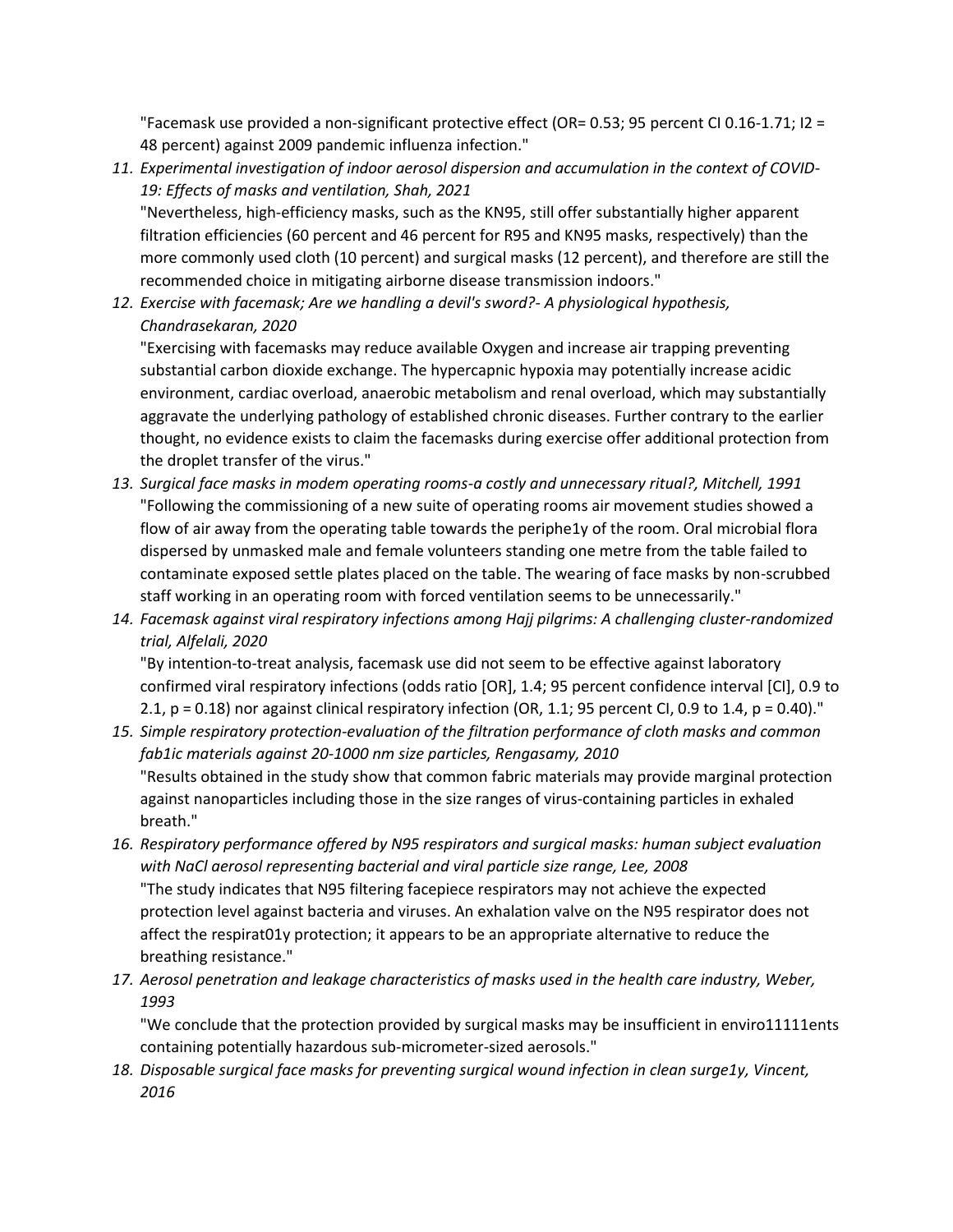"We included three trials, involving a total of 2106 participants. There was no statistically significant difference in infection rates between the masked and unmasked group in any of the trials ... from the limited results it is unclear whether the wearing of surgical face masks by members of the surgical team has any impact on surgical wound infection rates for patients undergoing clean surgery."

- *19. Disposable surgical face masks: a systematic review, Lipp, 2005*  "From the limited results it is unclear whether wearing surgical face masks results in any harm or benefit to the patient undergoing clean surgery."
- *20. Comparison of the Filter Efficiency of Medical Nonwoven Fabrics against Three Different Microbe Aerosols, Shimasaki , 2018*  "We conclude that the filter efficiency test using the phi-Xl 74 phage aerosol may overestimate the protective performance of nonwoven fabrics with filter structure compared to that against real

pathogens such as the influenza virus."

*21. The use of masks and respirators to prevent transmission of influenza: a systematic review of the scientific evidence, Bin-Reza, 2012* 

The use of masks and respirators to prevent transmission of influenza: a systematic review of the scientific evidence "None of the studies established a conclusive relationship between mask/ respirator use and protection against influenza infection. Some evidence suggests that mask use is best undertaken as part of a package of personal protection especially hand hygiene."

- *22. Facial protection for healthcare workers during pandemics: a scoping review, Godoy, 2020*  "Compared with surgical masks, N95 respirators perfom1 better in laboratory testing, may provide superior protection in inpatient settings and perform equivalently in outpatient settings. Surgical mask and N95 respirator conservation strategies include extended use, reuse or decontamination, but these strategies may result in inferior protection. Limited evidence suggests that reused and improvised masks should be used when medical-grade protection is unavailable
- *23. Assessment of Proficiency of N95 Mask Donning Among the General Public in Singapore, Yeung, 2020*

"These findings support ongoing recommendations against the use ofN95 masks by the general public during the COVID-19 pandemic. 5 N95 mask use by the general public may not translate into effective protection but instead provide false reassurance. Beyond N95 masks, proficiency among the general public in donning surgical masks needs to be assessed."

- *24. Evaluating the efficacy of cloth facemasks in reducing particulate matter exposure, Shakya, 2017*  "Standard N95 mask performance was used as a control to compare the results with cloth masks, and our results suggest that cloth masks are only marginally beneficial in protecting individuals from particles<2.5 µm."
- *25. Use of surgical face masks to reduce the incidence of the common cold among health care workers in Japan: a randomized controlled trial, Jacobs, 2009*  "Face mask use in health care workers has not been demonstrated to provide benefit in terms of cold symptoms or getting colds."
- *26. N95 Respirators vs Medical Masks for Preventing Influenza Among Health Care Personnel, Radonovich, 2019*

"Among outpatient health care personnel, N95 respirators vs medical masks as worn by participants in this trial resulted in no significant difference in the incidence of laboratory confirmed influenza."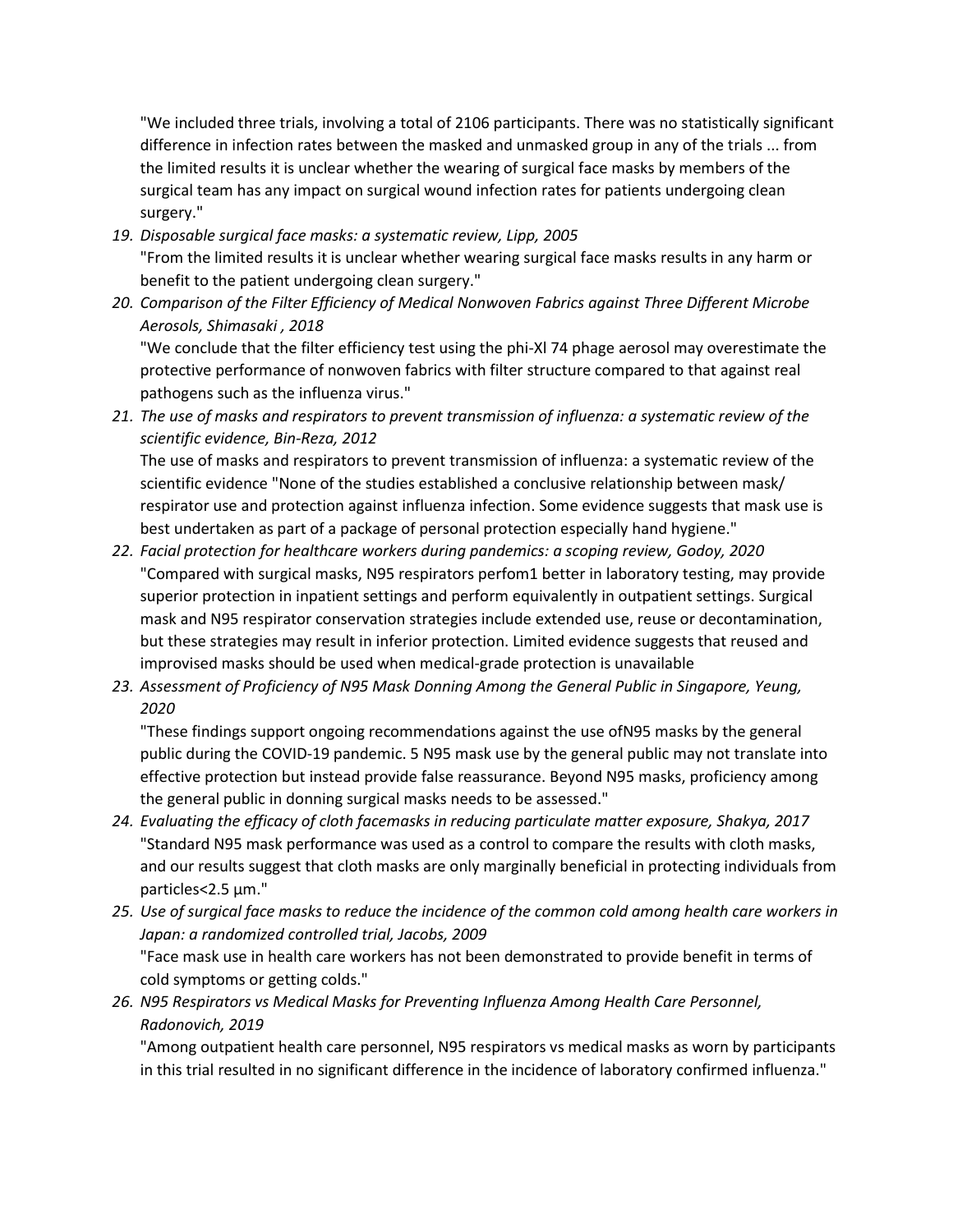*27. Does Universal Mask Wearing Decrease or Increase the Spread ofCOVID-19?, Watts up with that? 2020* 

"A survey of peer-reviewed studies shows that universal mask wearing (as opposed to wearing masks in specific settings) does not decrease the transmission of respiratory viruses from people wearing masks to people who are not wearing masks."

- *28. Masking: A Careful Review of the Evidence, Alexander, 2021*  "In fact, it is not unreasonable at this time to conclude that surgical and cloth masks, used as they currently are, have absolutely no impact on controlling the transmission of Covid-19 virus, and current evidence implies that face masks can be actually harmful."
- *29. Community and Close Contact Exposures Associated with COVID-19 Among Symptomatic Adults :C:18 Years in 11 Outpatient Health Care Facilities - United States, July 2020, Fisher, 2020*  "Reported characteristics of symptomatic adults :C:l 8 years who were outpatients in 11 US academic health care facilities and who received positive and negative SARS-Co V-2 test results (N = 314)\* -United States, July 1-29, 2020, revealed that 80 percent of infected persons wore face masks almost all or most of the time."
- 30. *Impact of non-pharmaceutical interventions against COVID-19 in Europe: a quasi experimental study, Hunter, 2020*

"Face masks in public was not associated with reduced incidence."

- *31. Masking lack of evidence with politics, CEBM, Heneghan, 2020*  "It would appear that despite two decades of pandemic preparedness, there is considerable uncertainty as to the value of wearing masks. For instance, high rates of infection with cloth masks could be due to harms caused by cloth masks, or benefits of medical masks. The numerous systematic reviews that have been recently published all include the same evidence base so unsurprisingly broadly reach the same conclusions."
- *32. Transmission of COVID-19 in 282 clusters in Catalonia, Spain: a cohort study, Marks, 2021*  "We observed no association of risk of transmission with reported mask usage by contacts, with the age or sex of the index case, or with the presence of respiratory symptoms in the index case at the initial study visit."
- *33. Non-pharmaceutical public health measures for mitigating the risk and impact of epidemic and pandemic influenza, WHO, 2020*

"Ten RCTs were included in the meta-analysis, and there was no evidence that face masks are effective in reducing transmission of laboratory-confirmed influenza."

*34. The Strangely Unscientific Masking of America, Younes, 2020* 

"One report reached its conclusion based on observations of a "dummy head attached to a breathing simulator." Another analyzed use of surgical masks on people experiencing at least two symptoms of acute respiratory illness. Incidentally, not one of these studies involved cloth masks or accounted for real-world mask usage (or misusage) among lay people, and none established efficacy of widespread mask-wearing by people not exhibiting symptoms. There was simply no evidence whatsoever that healthy people ought to wear masks when going about their lives, especially outdoors."

*35. Facemasks and similar barriers to prevent respiratory illness such as COVID-19: A rapid systematic review, Brainard, 2020* 

"31 eligible studies (including 12 RCTs). Narrative synthesis and random-effects meta-analysis of attack rates for primary and secondary prevention in 28 studies were performed. Based on the RCTs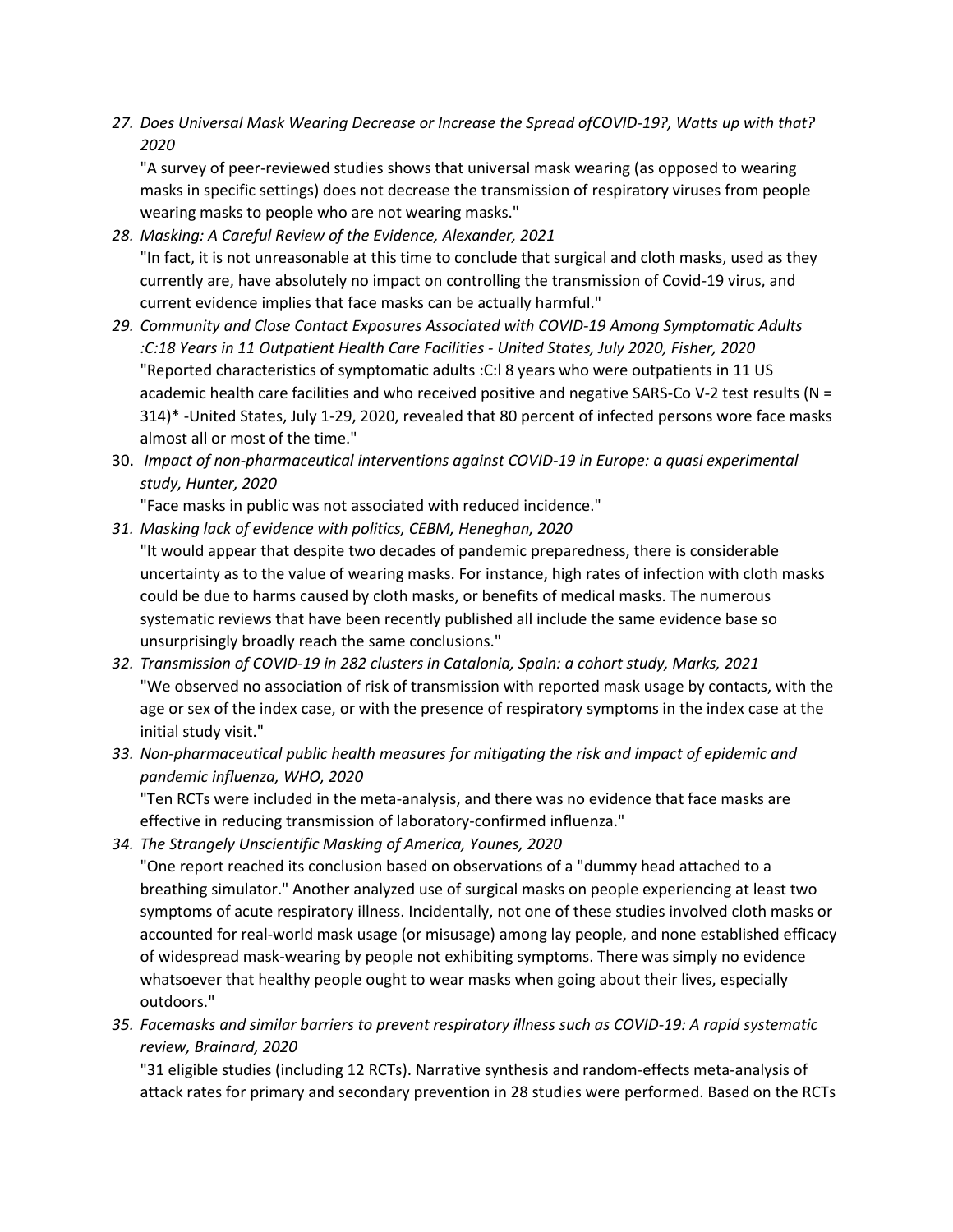we would conclude that wearing facemasks can be ve1y slightly protective against primary infection from casual community contact, and modestly protective against household infections when both infected and uninfected members wear facemasks. However, the RCTs often suffered from poor compliance and controls using facemasks."

*36. The Year of Disguises, Koops, 2020* 

The healthy people in our society should not be punished for being healthy, which is exactly what lockdowns, distancing, mask mandates, etc. do .... Children should not be wearing face coverings. We all need constant interaction with our environments and that is especially true for children. This is how their immune system develops. They are the lowest of the low-risk groups. Let them be kids and let them develop their immune systems .... The "Mask Mandate" idea is a truly ridiculous, kneejerk reaction and needs to be withdrawn and thrown in the waste bin of disastrous policy, along with lockdowns and school closures. You can vote for a person without blindly supp011ing all of their proposals!"

- *37. Open Schools, Covid-19, and Child and Teacher Morbidity in Sweden, Ludvigsson, 2020*  "1,951,905 children in Sweden (as of December 31, 2019) who were I to 16 years of age, were examined ... social distancing was encouraged in Sweden, but wearing face masks was not .... No child with Covid-19 died."
- *38. Double-Masking Benefits Are Limited, Japan Supercomputer Finds, Reidy, 2021*  "Wearing two masks offers limited benefits in preventing the spread of droplets that could cany the coronavirus compared to one well-fitted disposable mask, according to a Japanese study that modeled the dispersal of droplets on a supercomputer."
- *39. Physical interventions to interrupt or reduce the spread of respiratory viruses. Part I-Face masks, eye protection and person distancing: systematic review and meta-analysis, Jefferson, 2020*  "There was insufficient evidence to provide a recommendation on the use of facial barriers without other measures. We found insufficient evidence for a difference between surgical masks and N95 respirators and limited evidence to support effectiveness of quarantine."
- *40. Should individuals in the community without respiratory symptoms wear facemasks to reduce the spread ofCOVID-19?, NIPH, 2020*

"Non-medical facemasks include a variety of products. There is no reliable evidence of the effectiveness of non-medical facemasks in community settings. There is likely to be substantial variation in effectiveness between products. However, there is only limited evidence from laborat01y studies of potential differences in effectiveness when different products are used in the community."

*41. ls a mask necessary in the operating theatre?, Orr, 1981*

"It would appear that minimum contamination can best be achieved by not wearing a mask at all but operating in silence. Whatever its relation to contamination, bacterial counts, or the dissemination of squames, there is no direct evidence that the wearing of masks reduces wound infection."

*42. The surgical mask is a bad fit for risk reduction, Neilson, 2016* 

"As recently as 2010, the US National Academy of Sciences declared that, in the community setting, "face masks are not designed or certified to protect the wearer from exposure to respiratory hazards." A number of studies have shown the inefficacy of the surgical mask in household settings to prevent transmission of the influenza vims."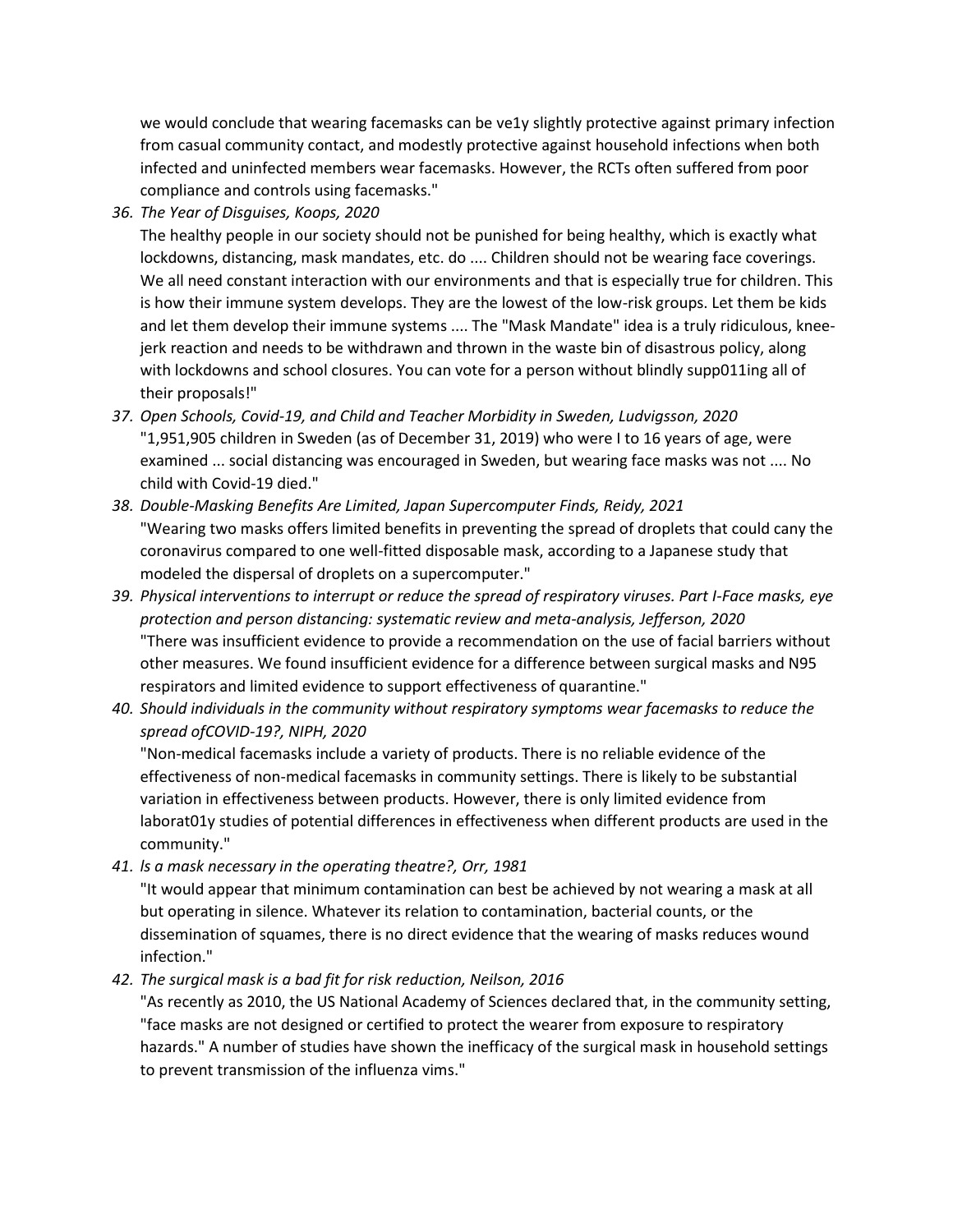*43. Facemask versus No Facemask in Preventing Viral Respiratory Infections During Hajj: A Cluster Randomized Open Label Trial, Alfelali, 20I9* 

"Facemask use does not prevent clinical or laboratory-confirmed viral respiratory infections among Hajj pilgrims."

*44. Facemasks in the COVID-19 era: A health hypothesis, Vainshelboim, 2021* 

"The existing scientific evidences challenge the safety and efficacy of wearing facemask as preventive intervention for COVID-19. The data suggest that both medical and non-medical facemasks are ineffective to block human-to-human transmission of viral and infectious disease such SARS-Co V-2 and COVID-19, supporting against the usage of facemasks. Wearing facemasks has been demonstrated to have substantial adverse physiological and psychological effects. These include hypoxia, hypercapnia, shortness of breath, increased acidity and toxicity, activation of fear and stress response, rise in stress hormones, immunosuppression, fatigue, headaches, decline in cognitive performance, predisposition for viral and infectious illnesses, chronic stress, anxiety and depression."

*45. The use of masks and respirators to prevent transmission of influenza: a systematic review of the scientific evidence, Bin-Reza, 2011* 

"None of the studies established a conclusive relationship between mask/respirator use and protection against influenza infection. Some evidence suggests that mask use is best undertaken as part of a package of personal protection especially hand hygiene."

- *46. Are Face Masks Effective? The Evidence., Swiss Policy Research, 2021*  "Most studies found little to no evidence for the effectiveness of face masks in the general population, neither as personal protective equipment nor as a source control."
- *47. Postoperative wound infections and surgical face masks: A controlled study, Tunevall, 1991*  "These results indicate that the use of face masks might be reconsidered. Masks may be used to protect the operating team from drops of infected blood and from airborne infections, but have not been proven to protect the patient operated by a healthy operating team."
- *48. Mask mandate and use efficacy in state-level COVID-19 containment, Guen-a, 2021*  "Mask mandates and use are not associated with slower state-level COVID-19 spread during COVID-19 growth surges."
- *49. Twenty Reasons Mandatory Face Masks are Unsafe, Ineffective and Immoral, Manley, 2021*  "A CDC-funded review on masking in May 2020 came to the conclusion: "Although mechanistic studies support the potential effect of hand hygiene or face masks, evidence from 14 randomized controlled trials of these measures did not support a substantial effect on transmission of laboratory-confirmed influenza .... None of the household studies reported a significant reduction in secondary laboratory-confirmed influenza vims infections in the face mask group." If masks can't stop the regular flu, how can they stop SAR-CoV-2?"
- *50. A cluster randomized trial of cloth masks compared with medical masks in healthcare workers, MacIntyre, 2015*

"First RCT of cloth masks, and the results caution against the use of cloth masks. This is an important finding to inf mm occupational health and safety. Moisture retention, reuse of cloth masks and poor filtration may result in increased risk of infection ... the rates of all infection outcomes were highest in the cloth mask aim, with the rate of ILi statistically significantly higher in the cloth mask ann (relative risk (RR)=B.00, 95 percent CI 1.69 to 100.07) compared with the medical mask aim. Cloth masks also had significantly higher rates of IL! compared with the control aim. An analysis by mask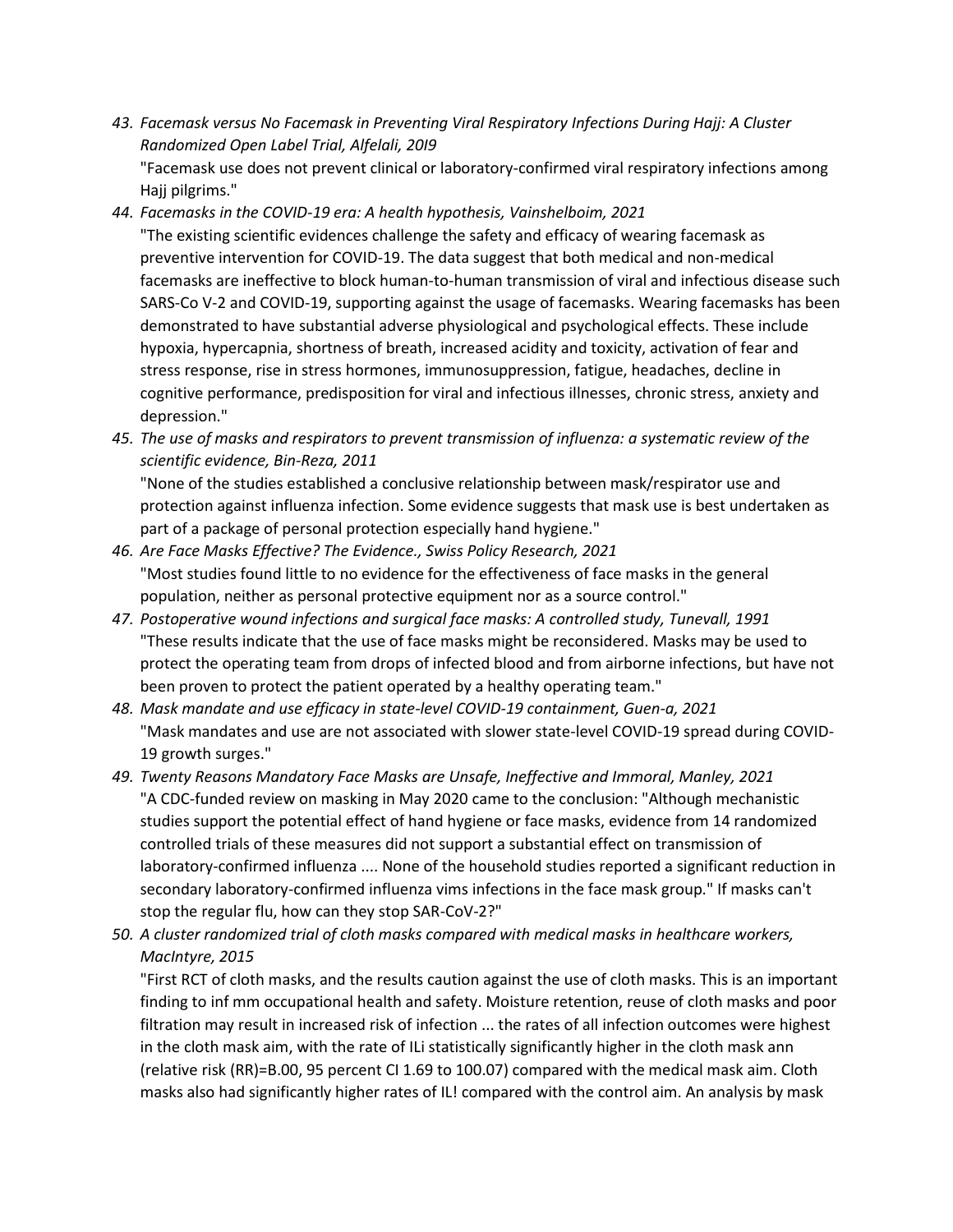use showed IL! (RR=6.64, 95 percent CI I .45 to 28.65) and laboratory-confirmed virus (RR= I. 72, 95 percent CI 1.0 I to 2.94) were significantly higher in the cloth masks group compared with the medical masks group. Penetration of cloth masks by particles was almost 97 percent and medical masks 44 percent."

- *51. Horowitz: Data from India continues to blow up the 'Delta' fear narrative, Blazemedia, 2021*  "Rather than proving the need to sow more panic, fear, and control over people, the story from India - the source of the "Delta" variant - continues to refute every current premise of COVID fascism .... Masks failed to stop the spread there."
- *52. An outbreak caused by the SARS-Co V-2 Delta variant (B.1.617 .2) in a secondary care hospital in Finland, May 2021,*

Hetemaki, 2021 Reporting on a nosocomial hospital outbreak in Finland, Hetemali et al. observed that "both symptomatic and asymptomatic infections were found among vaccinated health care workers, and secondary transmission occurred from those with symptomatic infections despite use of personal protective equipment."

*53. Nosocomial outbreak caused by the SARS-CoV-2 Delta variant in a highly vaccinated population, Israel, July 2021,* 

Shitrit, 2021 In a hospital outbreak investigation in Israel, Shitrit et al. observed "high transmissibility of the SARS-Co V-2 Delta variant among twice vaccinated and masked individuals." They added that "this suggests some waning of immunity, albeit still providing protection for individuals without comorbidities." Again, despite use of personal protective equipment.

*54. 47 studies conform ineffectiveness of masks for COVID and 32 more confirm their negative health effects, Lifesite news staff, 2021* 

"No studies were needed to justify this practice since most understood viruses were far too small to be stopped by the wearing of most masks, other than sophisticated ones designed for that task and which were too costly and complicated for the general public to properly wear and keep changing or cleaning. It was also understood that long mask wearing was unhealthy for wearers for common sense and basic science reasons."

- *55. Are EUA Face Masks Effective in Slowing the Spread of a Viral Infection?, Dopp, 2021*  "The vast evidence shows that masks are ineffective."
- *56. CDC Study finds overwhelming majority of people getting coronavirus wore masks, Boyd/ Federalist, 2021*

"A Centers for Disease Control report released in September shows that masks and face coverings are not effective in preventing the spread ofCOVID-19, even for those people who consistently wear them."

*57. Most Mask Studies Are Garbage, Eugyppius, 2021* 

"The other kind of study, the proper kind, would be a randomized controlled trial. You compare the rates of infection in a masked cohort against rates of infection in an unmasked cohort. Here things have gone much, much worse for mask brigade. They spent months trying to prevent the publication of the Danish randomized controlled trial, which found that masks do zero. When that paper finally squeaked into print, they spent more months trying desperately to poke holes in it. You could feel their boundless relief when the Bangladesh study finally appeared to save them in early September. Eve1y last Twitter blue-check could now proclaim that Science Shows Masks Work. Such was their hunger for any scrap of evidence to prop up their prior convictions, that none of them noticed the sad nature of the Science in question. The study found a mere I0 percent reduction in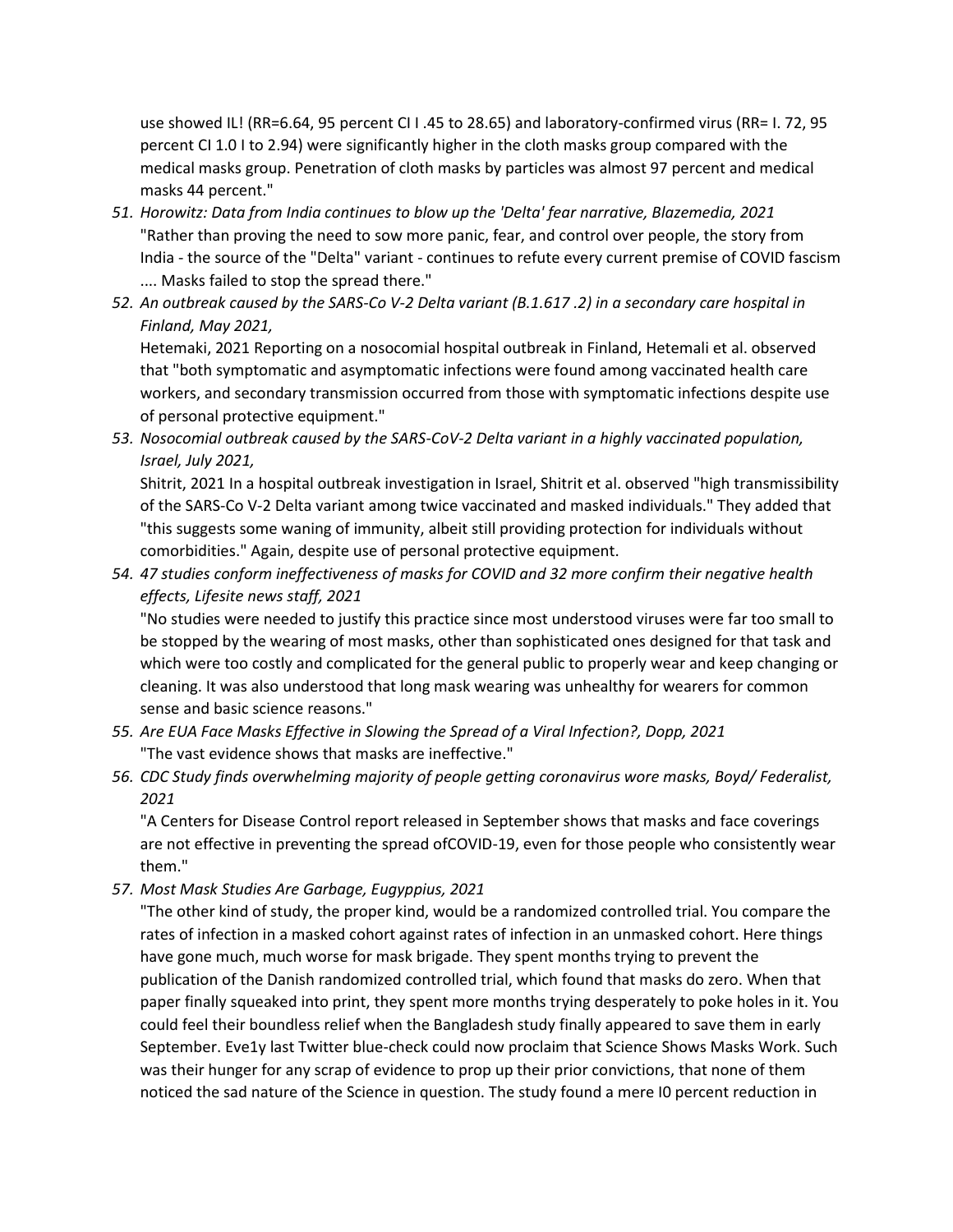seroprevalence among the masked cohort, an effect so small that it fell within the confidence interval. Even the study authors couldn't exclude the possibility that masks in fact do zero."

- *58. Using face masks in the community: first update, ECDC, 2021* "No high-quality evidence in favor of face masks and recommended their use only based on the 'precautionary principle
- *59. Do physical measures such as hand-washing or wearing masks stop or slow down the spread of respiratory viruses? Cochrane, 2020*  "Seven studies took place in the community, and two studies in healthcare workers. Compared with

wearing no mask, wearing a mask may make little to no difference in how many people caught a flulike illness (9 studies; 3507 people); and probably makes no difference in how many people have flu confirmed by a laboratory test (6 studies; 3005 people). Unwanted effects were rarely reported, but included discomfort."

- *60. Mouth-nose protection in public: No evidence of effectiveness, Thieme/ Kappstein, 2020*  "The use of masks in public spaces is questionable simply because of the lack of scientific data. If one also considers the necessary precautions, masks must even be considered a risk of infection in public spaces according to the rules known from hospitals .... If masks are worn by the population, the risk of infection is potentially increased, regardless of whether they are medical masks or whether they are so-called community masks designed in any way. If one considers the precautionary measures that the RKI as well as the international health authorities have pronounced, all authorities would even have to inforn1 the population that masks should not be worn in public spaces at all. Because no matter whether it is a duty for all citizens or voluntarily borne by the citizens who want it for whatever reason, it remains a fact that masks can do more harm than good in public."
- *61. US mask guidance for kids is the strictest across the world, Skelding, 2021*

"Kids need to see faces," Jay Bhattacharya, a professor of medicine at Stanford University, told The Post. "Youngsters watch people's mouths to learn to speak, read and understand emotions," he said. "We have this idea that this disease is so bad that we must adopt any means necessary to stop it from spreading," he said. "It's not that masks in schools have no costs. They actually do have substantial costs."

*62. Masking young children in school harms language acquisition, Walsh, 2021* 

"This is important because children and/or students do not have the speech or language ability that adults have~ they are not equally able and the ability to see the face and especially the mouth is critical to language acquisition which children and/or students are engaged in at all times. Furthermore, the ability to see the mouth is not only essential to communication but also essential to brain development."

*63. The Case Against Masks for Children, Makary, 2021* 

"It's abusive to force kids who struggle with them to sacrifice for the sake of unvaccinated adults .... Do masks reduce Covid transmission in children? Believe it or not, we could find only a single retrospective study on the question, and its results were inconclusive. Yet two weeks ago the Centers for Disease Control and Prevention sternly decreed that 56 million U.S. children and adolescents, vaccinated or not, should cover their faces regardless of the prevalence of infection in their community. Authorities in many places took the cue to impose mandates in schools and elsewhere, on the theory that masks can't do any harm. That isn't true. Some children are fine wearing a mask, but others struggle. Those who have myopia can have difficulty seeing because the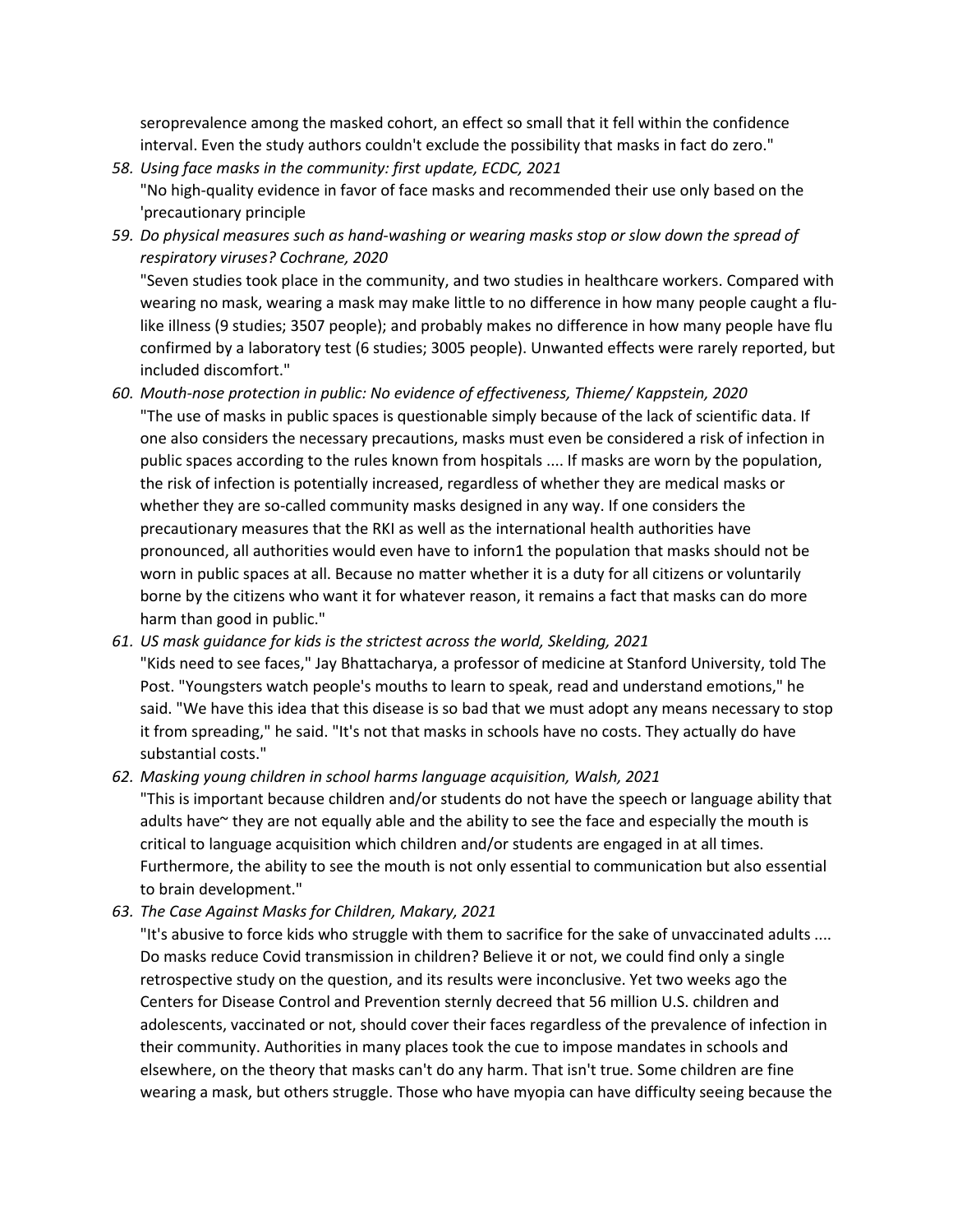mask fogs their glasses. (This has long been a problem for medical students in the operating room.) Masks can cause severe acne and other skin problems. The discomfort of a mask distracts some children from learning. By increasing airway resistance during exhalation, masks can lead to increased levels of carbon dioxide in the blood. And masks can be vectors for pathogens if they become moist or are used for too long."

*64. Face Covering Mandates, Peavey, 2021* 

"Face Covering Mandates and Why They AREN'T Effective."

*65. Do masks work? A Review of the evidence, Anderson, 2021* 

"In truth, the CDC's, U.K. 's, and WHO's earlier guidance was much more consistent with the best medical research on masks' effectiveness in preventing the spread of viruses. That research suggests that Americans' many months of mask-wearing has likely provided little to no health benefit and might even have been counterproductive in preventing the spread of the novel corona virus.''

- *66. Most face masks won't stop COVID-19 indoors, study warns, Anderer, 2021*  "New research reveals that cloth masks filter just 10 percent of exhaled aerosols, with many people not wearing coverings that fit their face properly."
- *67. How face masks and lockdowns failed/the face mask folly in retrospect, Swiss Policy Research, 2021*  "Mask mandates and lockdowns have had no discernible impact."
- *68. CDC Releases School COVID Transmission Study But Buries One of the Most Damning Parts, Davis, 202I*

"The 21 percent lower incidence in schools that required mask use among students was not statistically significant compared with schools where mask use was optional .... With tens of millions of American kids headed back to school in the fall, their parents and political leaders owe it to them to have a clear-sighted, scientifically rigorous discussion about which anti-COVID measures actually work and which might put an extra burden on vulnerable young people without meaningfully or demonstrably slowing the spread of the virus ... that a masking requirement of students failed to show independent benefit is a finding of consequence and great interest."

- *69. World Health Organization internal meeting, COVID-19-virtual press conference-30 March 2020* "This is a question on Austria. The Austrian Government has a desire to make everyone wear a mask who's going into the shops. I understood from our previous briefings with you that the general public should not wear masks because they are in short supply. What do you say about the new Austrian measures? ... I'm not specifically aware of that measure in Austria. I would assume that it's aimed at people who potentially have the disease not passing it to others. In general WHO recommends that the wearing of a mask by a member of the public is to prevent that individual giving the disease to somebody else. We don't generally reconm1end the wearing to masks in public by otherwise well individuals because it has not been up to now associated with any particular benefit."
- *70. Face masks to prevent transmission of influenza virus: a systematic review, Cowling, 20I0*  "Review highlights the limited evidence base supporting the efficacy or effectiveness of face masks to reduce influenza virus transmission." "None of the studies reviewed showed a benefit from wearing a mask, in either HCW or community members in households (H)."
- *71. Effectiveness ofN95 respirators versus surgical masks in protecting health care workers from acute respiratory infection: a systematic review and meta-analysis, Smith, 2016*  "Although N95 respirators appeared to have a protective advantage over surgical masks in laboratory settings, our meta-analysis showed that there were insufficient data to determine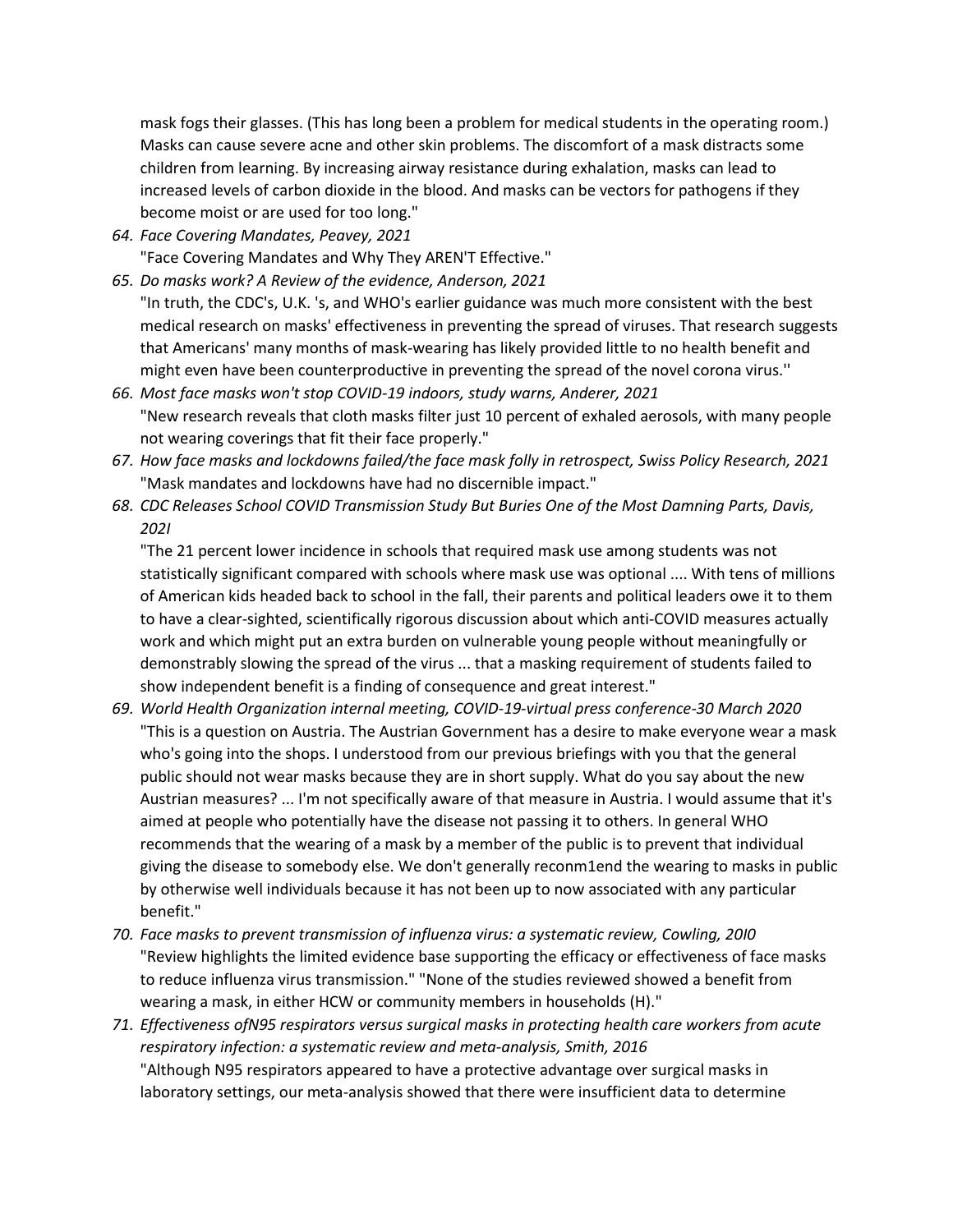definitively whether N95 respirators are superior to surgical masks in protecting health care workers against transmissible acute respiratory infections in clinical settings."

*72. Effectiveness of Masks and Respirators Against Respirato1y Infections in Healthcare Workers: A Systematic Review and Meta-Analysis, Offeddu, 2017* 

"We found evidence to support universal medical mask use in hospital settings as part of infection control measures to reduce the risk of CR! and IL! among HCWs. Overall, N95 respirators may convey greater protection, but universal use throughout a work shift is likely to be less acceptable due to greater discomfort .... Our analysis confirms the effectiveness of medical masks and respirators against SARS. Disposable, cotton, or paper masks are not recommended. The confirmed effectiveness of medical masks is crucially important for lower resource and emergency settings lacking access to N95 respirators. In such cases, single-use medical masks are preferable to cloth masks, for which there is no evidence of protection and which might facilitate transmission of pathogens when used repeatedly without adequate sterilization .... We found no clear benefit of either medical masks or N95 respirators against pHINl .... Overall, the evidence to inform policies on mask use in HCWs is poor, with a small number of studies that is prone to reporting biases and lack of statistical power."

*73. N95 Respirators vs Medical Masks for Preventing Influenza Among Health Care Personnel, Radonovich, 2019* 

"Use ofN95 respirators, compared with medical masks, in the outpatient setting resulted in no significant difference in the rates of laborat01y-confamed influenza."

- *74. Masks Don't Work: A Review of Science Relevant to COVID-19 Social Policy, Rancourt, 2020*  The use of N95 respirators compared with surgical masks is not associated with a lower risk of laboratory-confirmed influenza. It suggests that N95 respirators should not be recommended for general public and nonhigh-risk medical staff those are not in close contact with influenza patients or suspected patients. "No RCT study with verified outcome shows a benefit for HCW or community members in households to wearing a mask or respirator. There is no such study. There are no exceptions. Likewise, no study exists that shows a benefit from a broad policy to wear masks in public (more on this below). Furthermore, if there were any benefit to wearing a mask, because of the blocking power against droplets and aerosol particles, then there should be more benefit from wearing a respirator (N95) compared to a surgical mask, yet several large meta-analyses, and all the RCT, prove that there is no such relative benefit."
- *75. More Than a Dozen Credible Medical Studies Prove Face Masks Do Not Work Even in Hospitals!, Firstenberg, 2020*

"Mandating masks has not kept death rates down anywhere. The 20 U.S. states that have never ordered people to wear face masks indoors and out have dramatically lower COVID-19 death rates than the 30 states that have mandated masks. Most of the no-mask states have COVID-19 death rates below 20 per 100,000 population, and none have a death rate higher than 55. All 13 states that have death rates higher 55 are states that have required the wearing of masks in all public places. It has not protected them."

- *76. Does evidence based medicine support the effectiveness of surgical facemasks in preventing postoperative wound infections in elective surgery?, Bahli, 2009*  "From the limited randomized trials it is still not clear that whether wearing surgical face masks harms or benefit the patients undergoing elective surgery."
- *77. Peritonitis prevention in CAPD: to mask or not?, Figueiredo, 2000*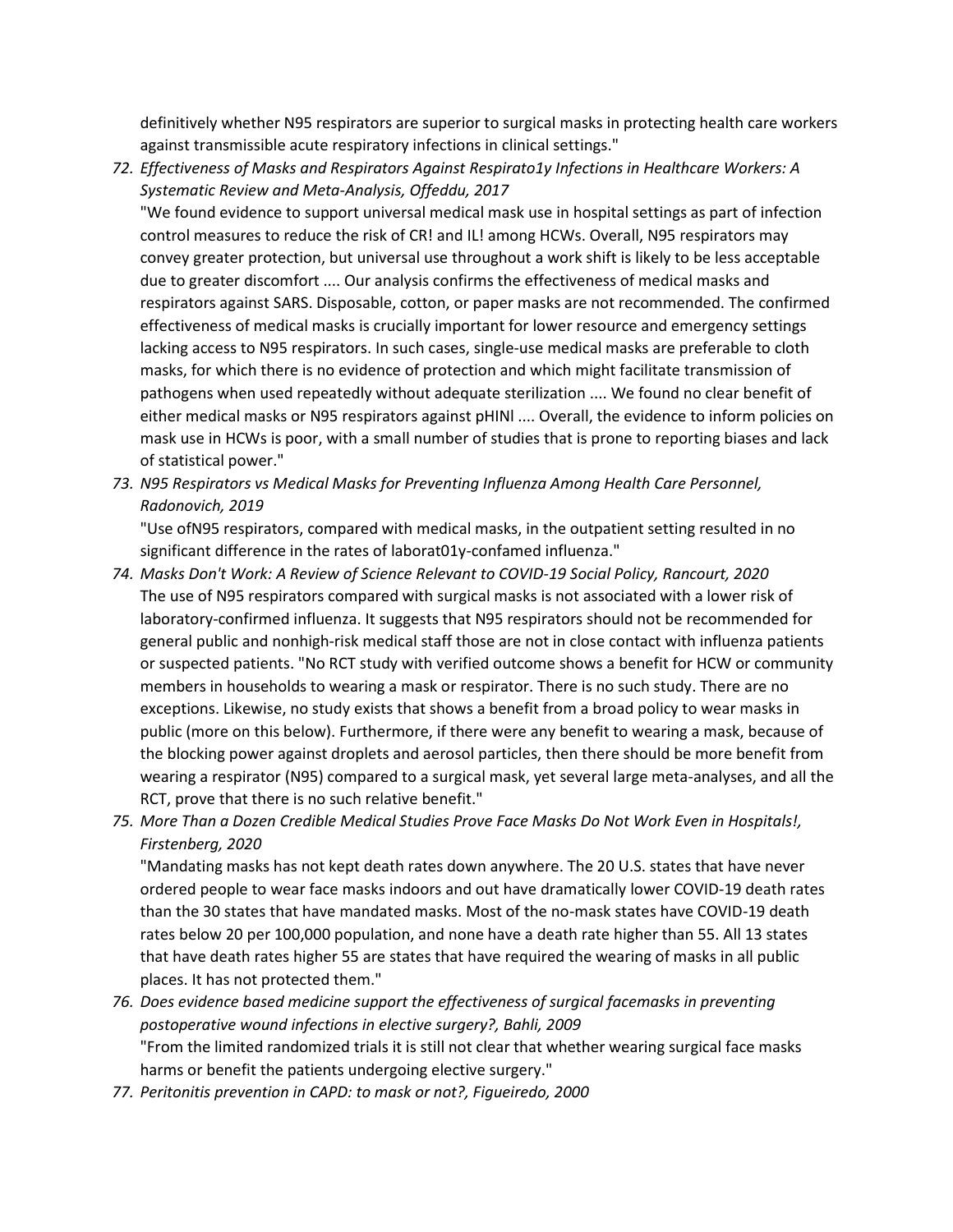"The current study suggests that routine use of face masks during CAPO bag exchanges may be unnecessarily and could be discontinued."

- *78. The operating room environment as affected by people and the surgical face mask, Ritter, 1975*  "The wearing of a surgical face mask had no effect upon the overall operating room environmental contamination and probably work only to redirect the projectile effect of talking and breathing. People are the major source of environmental contamination in the operating roon1."
- *79. The efficacy of standard surgical face masks: an investigation using "tracer particles", Ha'eri, 1980*  "Pa11icle contamination of the wound was demonstrated in all experiments. Since the microspheres were not identified on the exterior of these face masks, they must have escaped around the mask edges and found their way into the wound."
- *80. Wearing of caps and masks not necessary during cardiac catheterization, Laslett, 1989*  "Prospectively evaluated the experience of 504 patients undergoing percutaneous left heart catheterization, seeking evidence of a relationship between whether caps and/or masks were worn by the operators and the incidence of infection. No infections were found in any patient, regardless of whether a cap or mask was used. Thus, we found no evidence that caps or masks need to be worn during percutaneous cardiac catheterization."
- *81. Do anesthetists need to wear surgical masks in the operating theatre? A literature review with evidence-based recommendations, Skinner, 2001*

"A questionnaire-based survey, undertaken by Leyland' in 1993 to assess attitudes to the use of masks, showed that 20 percent of surgeons discarded surgical masks for endoscopic work. Less than 50 percent did not wear the mask as recommended by the Medical Research Council. Equal numbers of surgeons wore the mask in the belief they were protecting themselves and the patient, with 20 percent of these admitting that tradition was the only reason for wearing them."

*82. Mask mandates for children are not backed by data, Faria, 2021* "Even if you want to use the 2018-19 flu season to avoid overlap with the start of the COVID-19 pandemic, the CDC paints a similar picture: It estimated 480 flu deaths among children during that period, with 46,000 hospitalizations. COVID-19, mercifully, is simply not as deadly for children. According to the American Academy of Pediatrics, preliminary data from 45 states show that between 0.00 percent-0.03 percent of child COVID-19 cases resulted in death. When you combine these numbers with the CDC study that found mask mandates for students - along with hybrid models, social distancing, and classroom barriers - did not have a statistically significant benefit in preventing the spread of COVID-19 in schools, the insistence that we force students to jump through these hoops for their own protection makes no sense."

*83. The Downsides of Masking Young Students Are Real, Prasad, 2021* 

"The benefits of mask requirements in schools might seem self-evident-they have to help contain the coronavirus, right?-but that may not be so. In Spain, masks are used in kids ages 6 and older. The authors of one study there examined the risk of viral spread at all ages. If masks provided a large benefit, then the transmission rate among 5-year-olds would be far higher than the rate among 6 year-olds. The results don't show that. Instead, they show that transmission rates, which were low among the youngest kids, steadily increased with age-rather than dropping sharply for older children subject to the face-covering requirement. This suggests that masking kids in school does not provide a major benefit and might provide none at all. And yet many officials prefer to double down on masking mandates, as if the fundamental policy were sound and only the people have failed."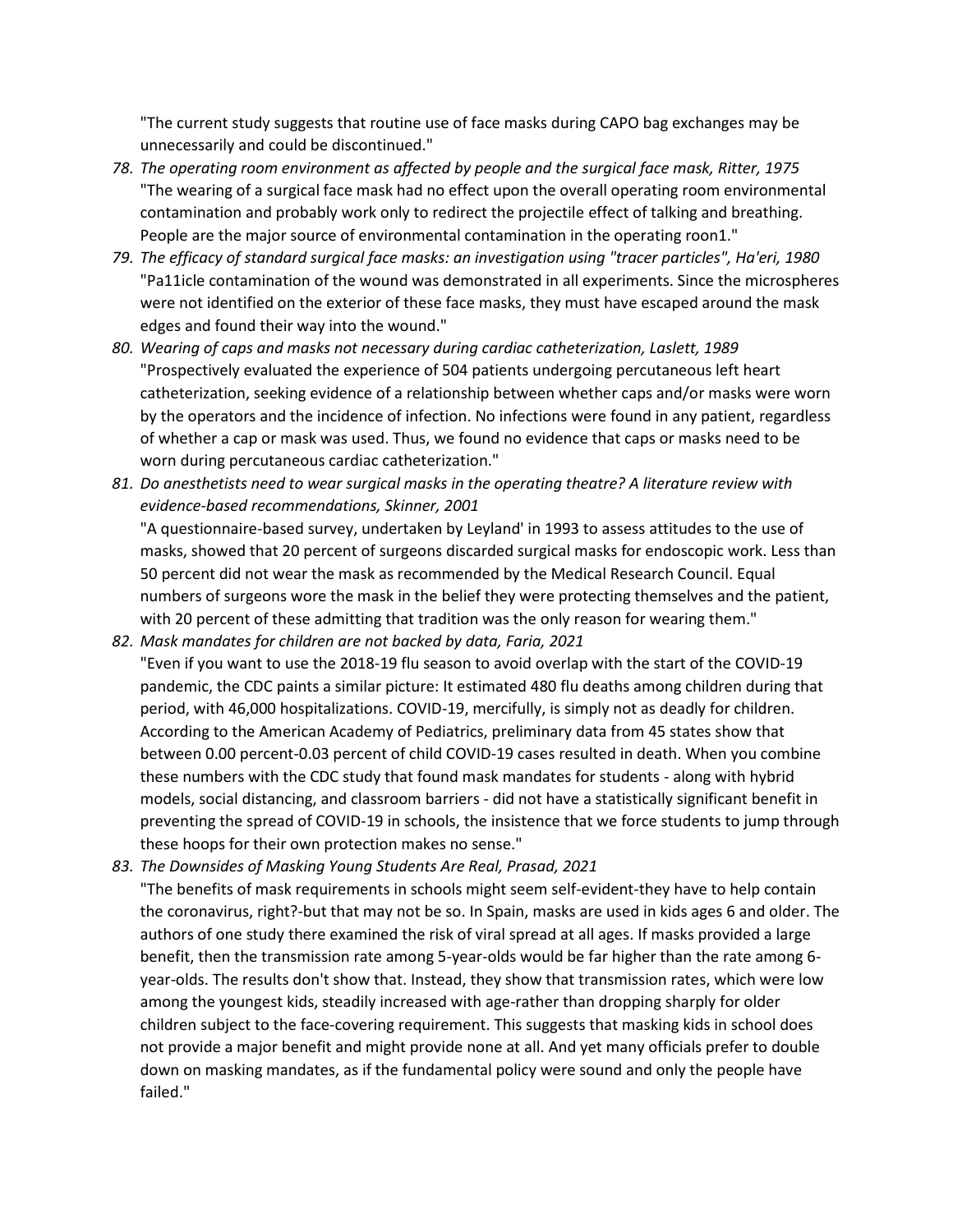*84. Masks In Schools: Scientific American Fumbles Report On Childhood COVID Transmission, English/ ACSH, 2021* 

"Masking is a low-risk, inexpensive intervention. If we want to recommend it as a precautionary measure, especially in situations where vaccination isn't an option, great. But that's not what the public has been told. "Florida governor Ron DeSantis and politicians in Texas say research does not support mask mandates," SciAm 's sub-headline bellowed. "Many studies show they are wrong." If that's the case, demonstrate that the intervention works before you mandate its use in schools. If you can't, acknowledged what UC San Francisco hematologist-oncologist and Associate Professor of Epidemiology Vinay Prasad wrote over at the Atlantic: "No scientific consensus exists about the wisdom of mandatory-masking rules for schoolchildren .... In mid-March 2020, few could argue against erring on the side of caution. But nearly 18 months later, we owe it to children and their parents to answer the question properly: Do the benefits of masking kids in school outweigh the downsides? The honest answer in 2021 remains that we don't know for sure."

*85. Masks 'don't work,' are damaging health and are being used to control population: Doctors panel, Haynes, 2021* 

"The only randomized control studies that have ever been done on masks show that they don't work," began Dr. Nepute. He referred to Dr. Anthony Fauci's "noble lie," in which Fauci "changed his tune," from his March 2020 comments, where he downplayed the need and efficacy of mask wearing, before urging Americans to use masks later in the year. "Well, he lied to us. So if he lied about that, what else has he lied to you about?" questioned Nepute. Masks have become commonplace in almost every setting, whether indoors or outdoors, but Dr. Popper mentioned how there have been "no studies" which actually examine the "effect of wearing a mask during all your waking hours." "There's no science to back any of this and particularly no science to back the fact that wearing a mask twenty four-seven or every waking minute, is health promoting," added Popper."

*86. Aerosol penetration through surgical masks, Chen, 1992* 

"The mask that has the highest collection efficiency is not necessarily the best mask from the perspective of the filter-quality factor, which considers not only the capture efficiency but also the air resistance. Although surgical mask media may be adequate to remove bacteria exhaled or expelled by health care workers, they may not be sufficient to remove the sub-micrometer-sized aerosols containing pathogens to which these health care workers are potentially exposed."

- *87. CDC: Schools With Mask Mandates Didn't See Statistically Significant Different Rates of COVID Transmission From Schools With Optional Policies, Miltimore, 2021*  "The CDC did not include its finding that "required mask use among students was not statistically significant compared with schools where mask use was optional" in the summery of its report."
- *88. Horowitz: Data from India continues to blow up the 'Delta' fear narrative, Howorwitz, 2021*  "Rather than proving the need to sow more panic, fear, and control over people, the study from India - the source of the "Delta" variant - continues to refute every current premise of COVID fascism .... Unless we do that, we must return to the very effective lockdowns and masks. In reality, India's experience proves the opposite true; namely: I) Delta is largely an attenuated version, with a much lower fatality rate, that for most people is akin to a cold. 2) Masks failed to stop the spread there.3) The country has come close to the herd immunity threshold with just 3 percent vaccinated.
- *89. Transmission of SARS-Co V-2 Delta Variant Among Vaccinated Healthcare Workers, Vietnam, Chau, 2021*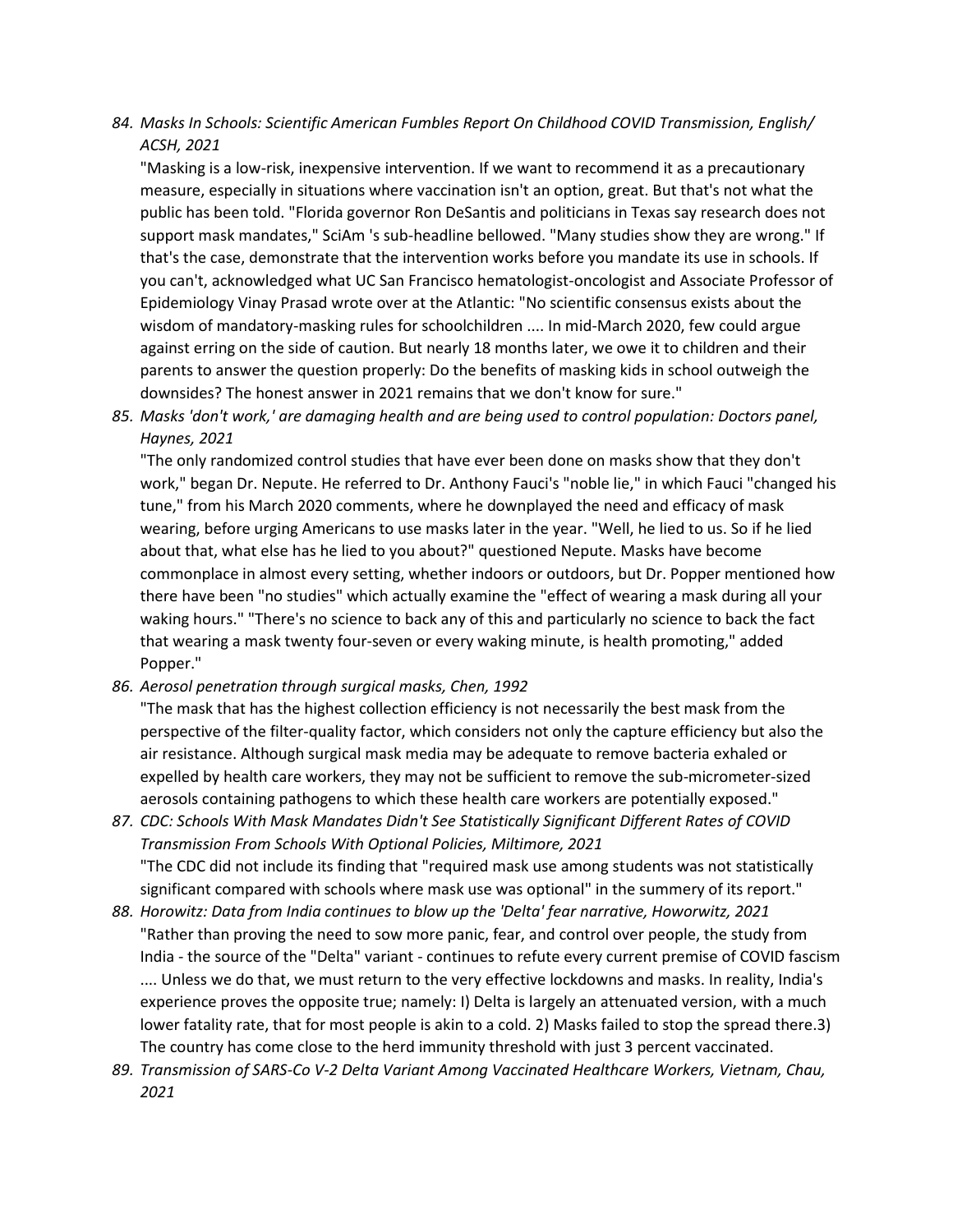While not definitive in the LANCET publication, it can be inferred that the nurses were all masked up and had PPE etc. as was the case in Finland and Israel nosocomial outbreaks, indicating the failure of PPE and masks to constrain Delta spread.

*90. Aerosol penetration through surgical masks, Willeke, 1992* 

"The mask that has the highest collection efficiency is not necessarily the best mask from the perspective of the filter-quality factor, which considers not only the capture efficiency but also the air resistance. Although surgical mask media may be adequate to remove bacte1ia exhaled or expelled by health care workers, they may not be sufficient to remove the submicrometer-size aerosols containing pathogens to which these health care workers are potentially exposed."

*91. An Evidence Based Scientific Analysis of Why Masks are Ineffective, Unnecessary, and Harmful, Meehan, 2020* 

"Decades of the highest-level scientific evidence (meta-analyses of multiple randomized controlled trials) overwhelmingly conclude that medical masks are ineffective at preventing the transmission of respirat01y viruses, including SAR-Co V-2 ... those arguing for masks are relying on low-level evidence (observational retrospective trials and mechanistic theories), none of which are powered to counter the evidence, arguments, and risks of mask mandates."

*92. Open Letter from Medical Doctors and Health Professionals to All Belgian Authorities and All Belgian Media, AIER, 2020* 

"Oral masks in healthy individuals are ineffective against the spread of viral infections."

*93. Effectiveness ofN95 respirators versus surgical masks against influenza: A systematic review and meta-analysis, Long, 2020* 

"The use ofN95 respirators compared with surgical masks is not associated with a lower risk of laboratory-confirmed influenza. It suggests that N95 respirators should not be recommended for general public and nonhigh-risk medical staff those are not in close contact with influenza patients or suspected patients."

94. Advice on the use of masks in the context of COVID-19, WHO, 2020 "However, the use of a mask alone is insufficient to provide an adequate level of protection or source control, and other personal and community level measures should also be adopted to suppress transmission of respiratory viruses."

### *95. Farce mask: it's safe for only 20 minutes, The Sydney Morning Herald, 2003*

"Health authorities have warned that surgical masks may not be an effective protection against the virus. Those masks are only effective so long as they are dry," said Professor Yvonne Cossart of the Department of Infectious Diseases at the University of Sydney." As soon as they become saturated with the moisture in your breath they stop doing their job and pass on the droplets." Professor Cossart said that could take as little as 15 or 20 minutes, after which the mask would need to be changed. But those warnings haven't stopped people snapping up the masks, with retailers reporting they are having trouble keeping up with demand."

*96. Study: Wearing a Used Mask Is Potentially Riskier Than No Mask at All, Boyd, 2020*  Effects of mask-wearing on the inhalability and deposition of airborne SARS-Co V-2 aerosols in human upper airway. "According to researchers from the University of Massachusetts Lowell and California Baptist University, a three-layer surgical mask is 65 percent efficient in filtering particles in the air. That effectiveness, however, falls to 25 percent once it is used." "It is natural to think that wearing a mask, no matter new or old, should always be better than nothing," said author Jinxiang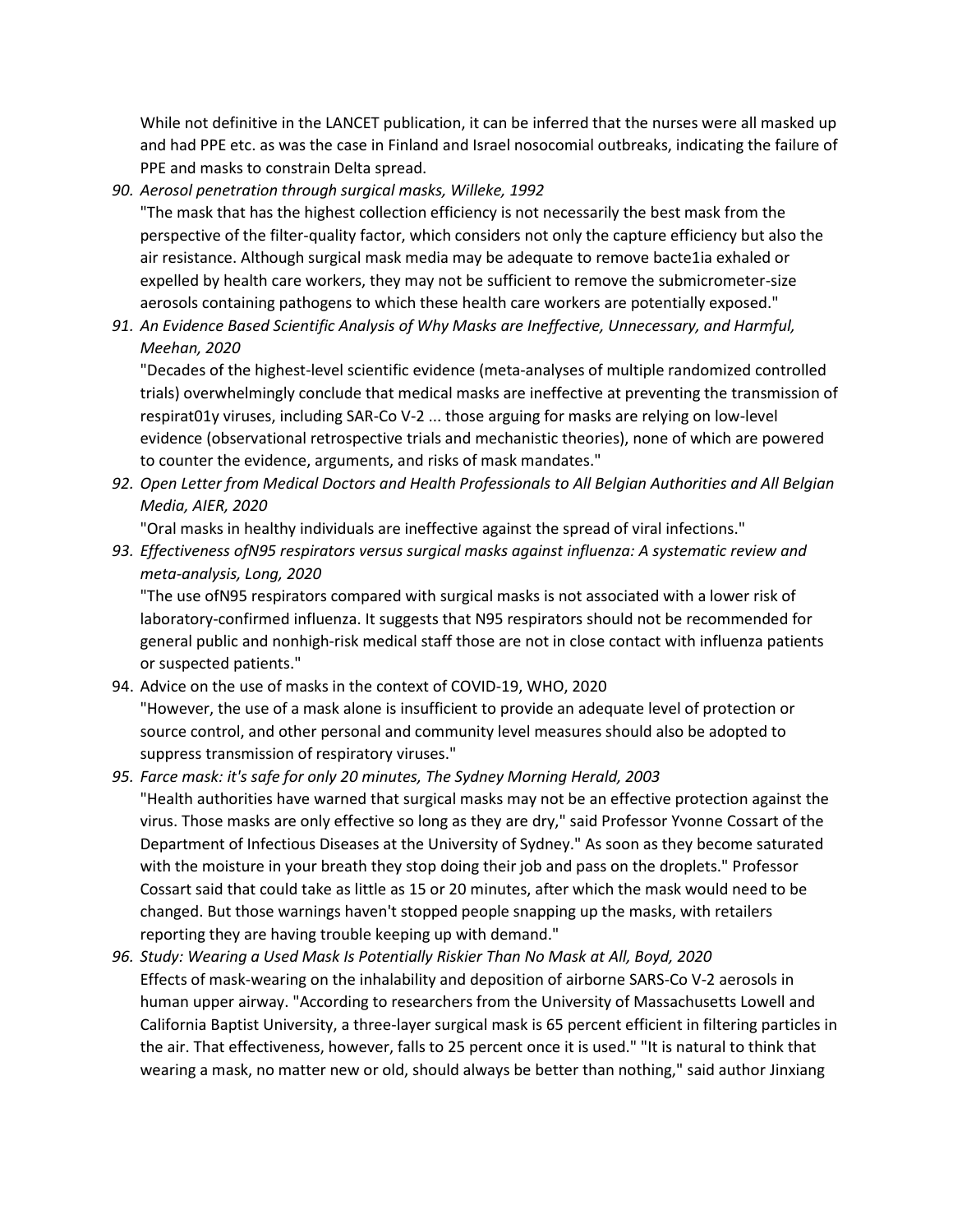Xi. "Our results show that this belief is only hue for particles larger than 5 micrometers, but not for fine particles smaller than 2.5 micrometers," he continued.

### **MASK MANDATES**

- *1. Mask mandate and use efficacy for COVID-19 containment in US States, Guerra, 2021*  "Calculated total COVID-19 case growth and mask use for the continental United States with data from the Centers for Disease Control and Prevention and Institute for Health Metrics and Evaluation. We estimated post-mask mandate case growth in non-mandate states using median issuance dates of neighboring states with mandates ... did not observe association between mask mandates or use and reduced COVID-19 spread in US states."
- *2. These 12 Graphs Show Mask Mandates Do Nothing to Stop COVID, Weiss, 2020*  "Masks can work well when they're fully sealed, properly fitted, changed often, and have a filter designed for virus-sized particles. This represents none of the common masks available on the consumer market, making universal masking much more of a confidence trick than a medical solution .... Our universal use of unscientific face coverings is therefore closer to medieval superstition than it is to science, but many powerful institutions have too much political capital invested in the mask narrative at this point, so the dogma is perpetuated. The narrative says that if cases go down it's because masks succeeded. It says that if cases go up it's because masks succeeded in preventing more cases. The narrative simply assumes rather than proves that masks work, despite overwhelming scientific evidence to the contrary."
- *3. Mask Mandates Seem to Make CCP Virus Infection Rates Climb, Study Says, Vadum, 2020* "Protective-mask mandates aimed at combating the spread of the CCP virus that causes the disease COVID-19 appear to promote its spread, according to a report from RationalGround.com, a clearinghouse ofCOVID-19 data trends that's run by a grassroots group of data analysts, computer scientists, and actuaries."
- *4. Horowitz: Comprehensive analysis of 50 states shows greater spread with mask mandates, Horowitz, 2020*

"How long do our politicians get to ignore the results? ... The results: When comparing states with mandates vs. those without, or periods of times within a state with a mandate vs. without, there is absolutely no evidence the mask mandate worked to slow the spread one iota. In total, in the states that had a mandate in effect, there were 9,605,256 confirmed COVID cases over 5,907 total days, an average of 27 cases per 100,000 per day. When states did not have a statewide order (which includes the states that never had them and the period of time masking states did not have the mandate in place) there were 5,781,716 cases over 5,772 total days, averaging 17 cases per 100,000 people per day."

*5. The CDC's Mask Mandate Study: Debunked, Alexander, 202l* 

"Thus, it is not surprising that the CDC's own recent conclusion on the use of nonpharmaceutical measures such as face masks in pandemic influenza, warned that scientific "evidence from 14 randomized controlled trials of these measures did not support a substantial effect on transmission

... " Moreover, in the WHO's 2019 guidance document on nonpharmaceutical public health measures in a pandemic, they reported as to face masks that "there is no evidence that this is effective in reducing transmission ... " Similarly, in the fine print to a recent double-blind, doublemasking simulation the CDC stated that "The findings of these simulations [ supporting mask usage]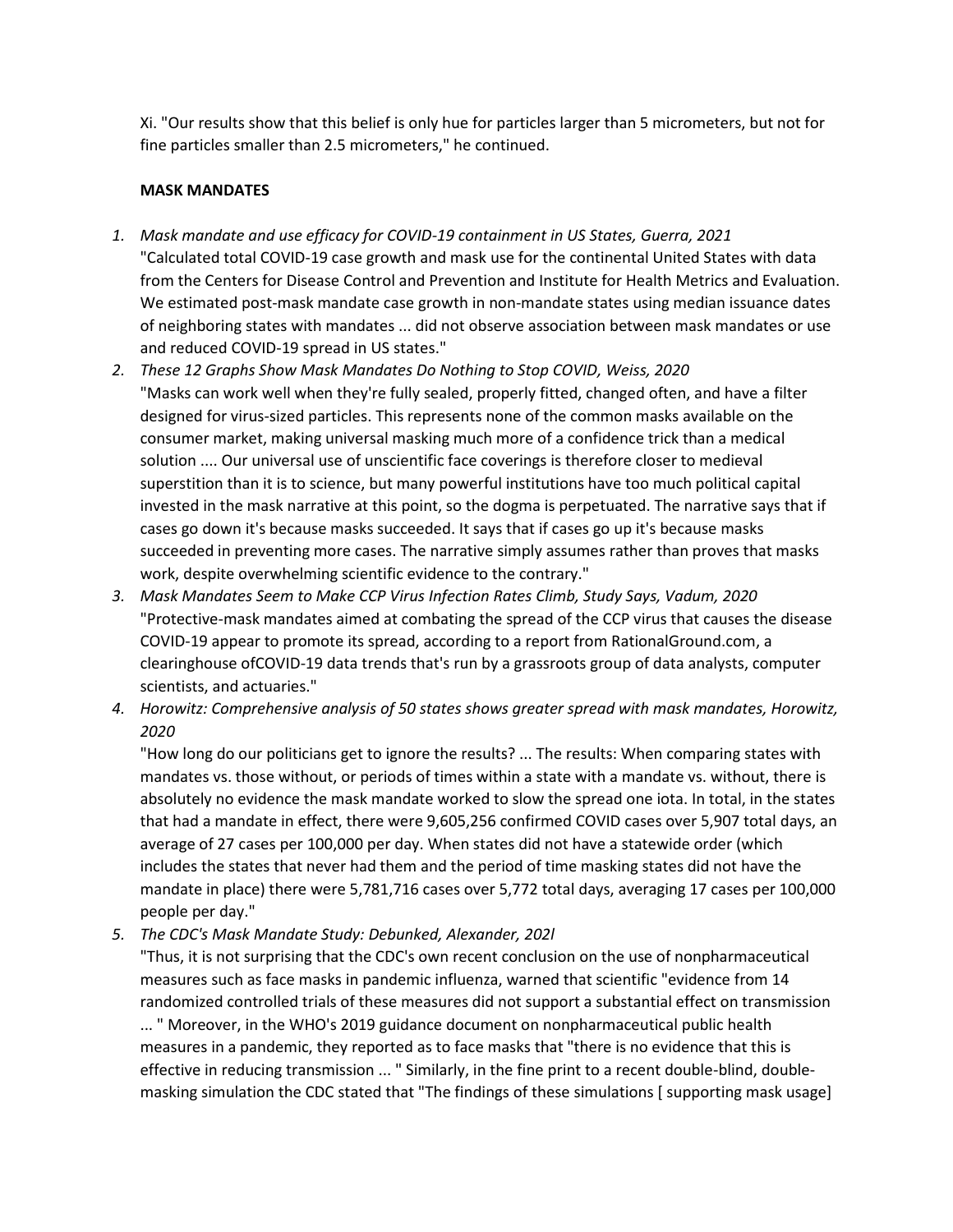should neither be generalized to the effectiveness ... nor inte1preted as being representative of the effectiveness of these masks when worn in real-world settings."

- *6. Phil Kerpin, tweet, 2021 - The Spectator*  "The first ecological study of state mask mandates and use to include winter data: "Case growth was independent of mandates at low and high rates of community spread, and mask use did not predict case growth during the Summer or Fall-Winter waves."
- *7. How face masks and lockdowns failed, SPR, 2021*  "Infections have been driven primarily by seasonal and endemic factors, whereas mask mandates and lockdowns have had no discernible impact"
- *8. Analysis of the Effects of COVID-19 Mask Mandates on Hospital Resource Consumption and Mortality at the County Level, Schauer, 2021*  "There was no reduction in per-population daily mortality, hospital bed, ICU bed, or ventilator occupancy ofCOVID-19-positive patients attributable to the implementation of a mask-wearing mandate."
- *9. Do we need mask mandates, Harris, 2021*

"But masks proved far less useful in the subsequent 1918 Spanish flu, a viral disease spread by pathogens smaller than bacteria. California's Department of Health, for instance, reported that the cities of Stockton, which required masks, and Boston, which did not, had scarcely different death rates, and so advised against mask mandates except for a few high-risk professions such as barbers .... Randomized controlled trials (RCTs) on mask use, generally more reliable than observational studies, though not infallible, typically show that cloth and surgical masks offer little protection. A few RCTs suggest that perfect adherence to an exacting mask protocol may guard against influenza, but meta-analyses find little on the whole to suggest that masks offer meaningful protection. WHO guidelines from 2019 on influenza say that despite "mechanistic plausibility for the potential effectiveness" of masks, studies showed a benefit too small to be established with any ce1tainty. Another literature review by researchers from the University of Hong Kong agrees. its best estimate for the protective effect of surgical masks against influenza, based on ten RCTs published through 2018, was just 22 percent, and it could not rule out zero effect."

#### **MASK HARMS**

*1. Corona children studies: Co-Li First results of a German-wide registry on mouth and nose covering (mask) in children, Schwarz, 2021* 

"The average wearing time of the mask was 270 minutes per day. Impairments caused by wearing the mask were reported by 68 percent of the parents. These included irritability ( 60 percent}, headache (53 percent), difficulty concentrating (50 percent), less happiness (49 percent), reluctance to go to school/kindergarten (44 percent), malaise (42 percent) impaired learning (38 percent) and drowsiness or fatigue (37 percent)."

- 2. *Dangerous pathogens found on children's face masks, Cabrera, 2021* "Masks were contaminated with bacteria, parasites, and fungi, including three with dangerous pathogenic and pneumonia-causing bacteria."
- *3. Masks, false safety and real dangers, Part 2: Microbial challenges from masks, Borovoy, 2020/2021*  "Laboratory testing of used masks from 20 train commuters revealed that 11 of the 20 masks tested contained over I00,000 bacterial colonies. Molds and yeasts were also found. Three of the masks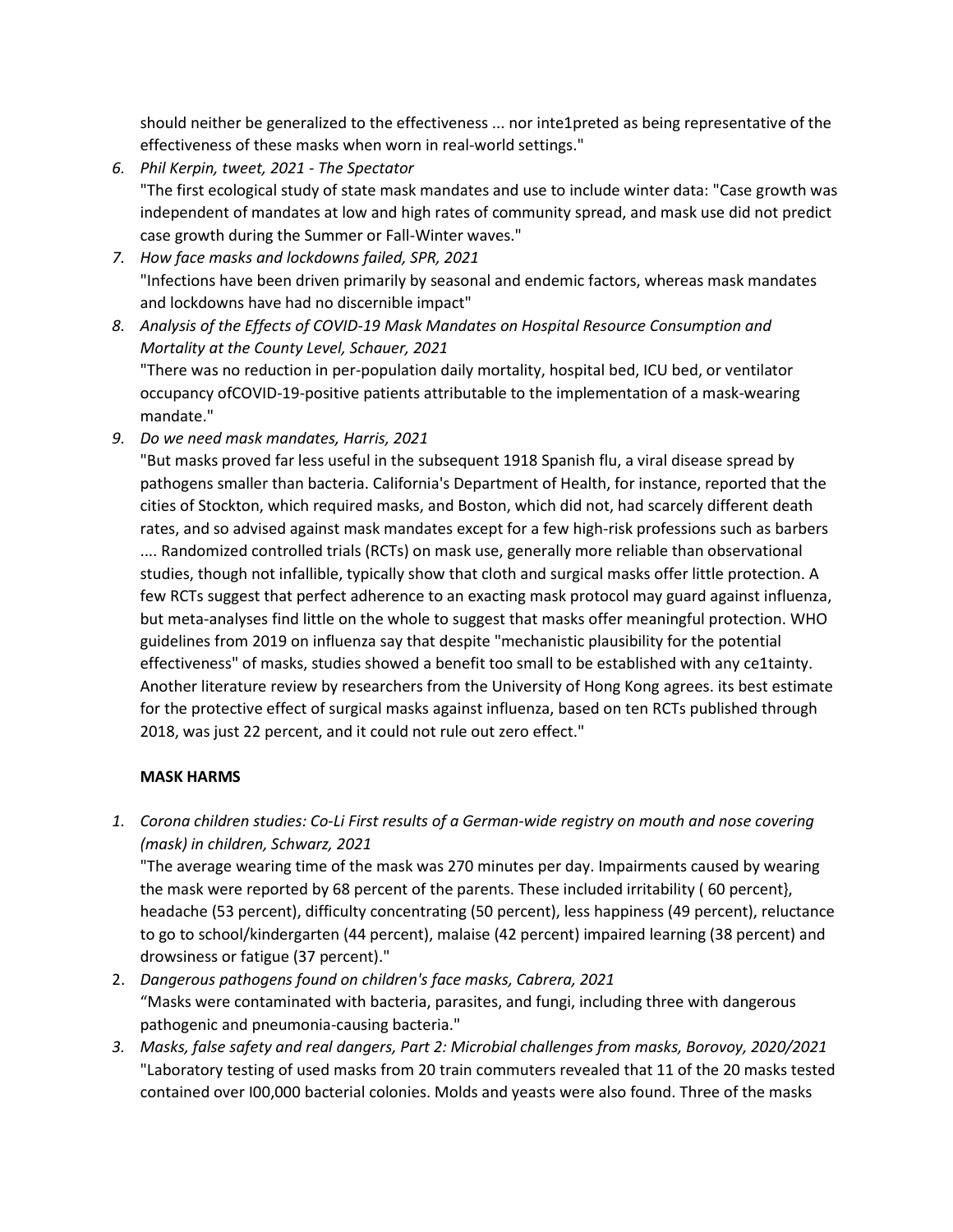contained more than one million bacterial colonies .... The outside surfaces of surgical masks were found to have high levels of the following microbes, even in hospitals, more concentrated on the outside of masks than in the environment. Staphylococcus species (57 percent) and Pseudomonas spp (38 percent) were predominant among bacteria, and Penicillium spp (39 percent) and Aspergillus spp. (31 percent) were the predominant fungi."

- *4. Preliminary report on surgical mask induced deoxygenation during major surgery, Beder, 2008*  "Considering our findings, pulse rates of the surgeon's increase and SpO2 decrease after the fast hour. This early change in SpO2 may be either due to the facial mask or the operational stress. Since a very small decrease in saturation at this level, reflects a large decrease in PaO2, our findings may have a clinical value for the health workers and the surgeons."
- *5. Mask mandates may affect a child's emotional, intellectual development, Gillis, 2020*  "The thing is we really don't know for sure what the effect may or may not be. But what we do know is that children, especially in early childhood, they use the mouth as part of the entire face to get a sense of what's going on around them in tens of adults and other people in their environment as far as their emotions. It also has a role in language development as well .... If you think about an infant, when you interact with them you use part of your mouth. They are interested in your facial expressions. And if you think about that part of the face being covered up, there is that possibility that it could have an effect. But we don't know because this is really an unprecedented time. What we wonder about is if this could play a role and how can we stop it if it would affect child development." –
- *6. Headaches and the N95 face-mask amongst healthcare providers, Lim, 2006*  "Healthcare providers may develop headaches following the use of the N95 face-mask,"
- *7. Maximizing Fit for Cloth and Medical Procedure Masks to Improve Performance and Reduce SARS-CoV-2 Transmission and Exposure, 2021, Brooks, 2021*  "Although use of double masking or knotting and tucking are two of many options that can optimize fit and enhance mask perfom1ance for source control and for wearer protection, double masking might impede breathing or obstruct peripheral vision for some wearers, and knotting and tucking can change the shape of the mask such that it no longer covers fully both the nose and the mouth of persons with larger faces."

*8. Facemasks in the COVJD-19 era: A health hypothesis, Vainshelboim, 2021* 

"Wearing facemasks has been demonstrated to have substantial adverse physiological and psychological effects. These include hypoxia, hypercapnia, shortness of breath, increased acidity and toxicity, activation of fear and stress response, rise in stress hom1ones, immunosuppression, fatigue, headaches, decline in cognitive performance, predisposition for viral and infectious illnesses, chronic stress, anxiety and depression."

- *9. Wearing a mask can expose children to dangerous levels of carbon dioxide in just THREE MINUTES, study finds, Shaheen/Daily Mail, 2021*  "European study found that children wearing masks for only minutes could be exposed to dangerous carbon dioxide levels .... Forty-five children were exposed to carbon dioxide levels between three to twelve times healthy levels."
- 10. *How many children must die? Shilhavy,* 2020

"How long are parents going to continue masking their children causing great harm to them, even to the point of risking their lives? Dr. Eric Nepute in St. Louis took time to record a video rant that he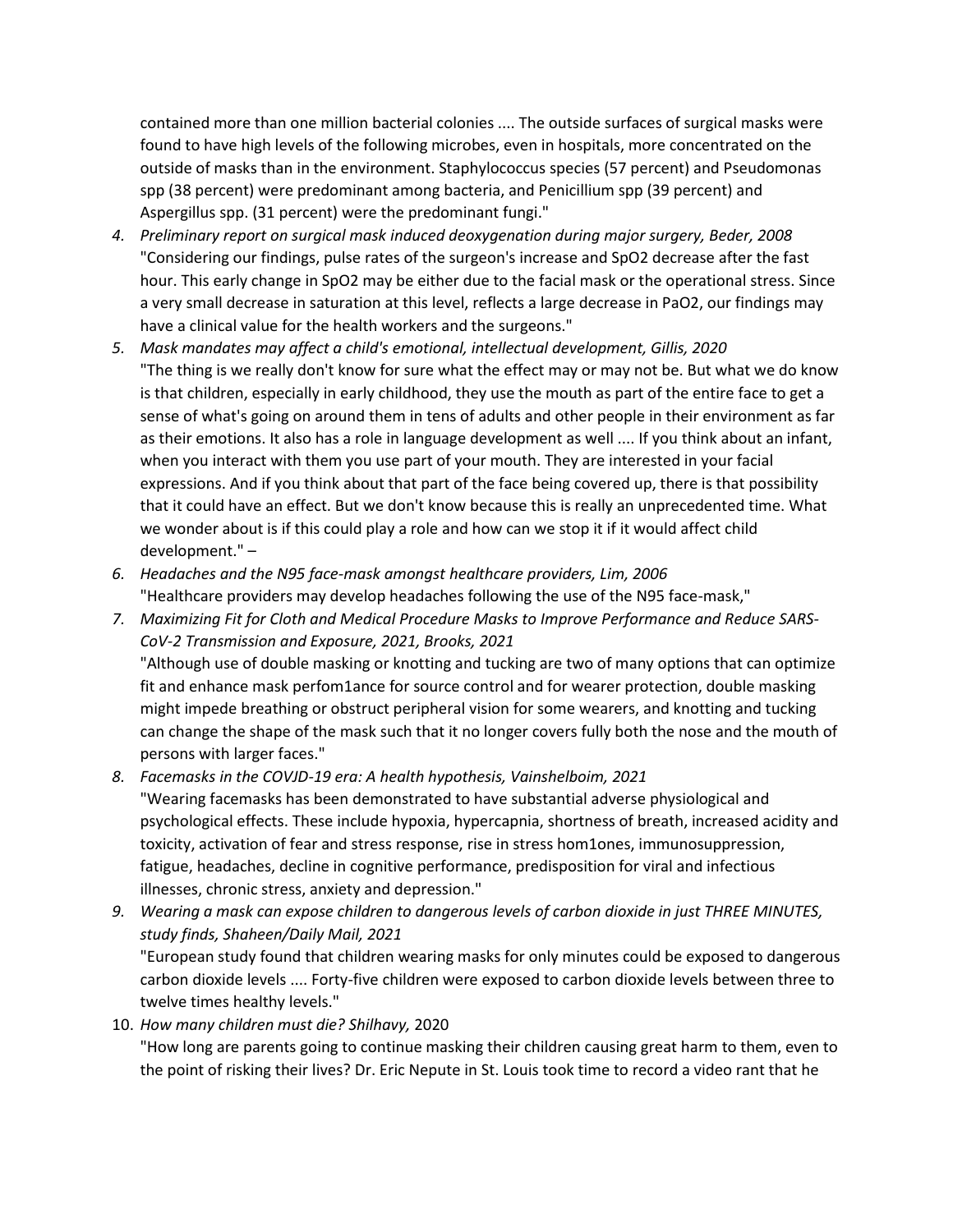wants eve1yone to share, after the 4-year-old child of one of his patients almost died from a bacterial lung infection caused by prolonged mask use."

*11. Medical Doctor Warns that "Bacterial Pneumonias Are on the Rise" from Mask Wearing, Meehan, 2021* 

"I'm seeing patients that have facial rashes, fungal infections, bacterial infections. Reports coming from my colleagues, all over the world, are suggesting that the bacterial pneumonias are on the rise .... Why might that be? Because untrained members of the public are wearing medical masks, repeatedly ... in a non-sterile fashion .... They're becoming contaminated. They're pulling them off of their car seat, off the rear-view mirror, out of their pocket, from their counte11op, and they're reapplying a mask that should be worn fresh and sterile every single time."

*12. Open Letter from Medical Doctors and Health Professionals to All Belgian Authorities and All Belgian Media, AIER, 2020* 

"Wearing a mask is not without side effects. Oxygen deficiency (headache, nausea, fatigue, loss of concentration) occurs fairly quickly, an effect similar to altitude sickness. Every day we now see patients complaining of headaches, sinus problems, respiratory problems and hyperventilation due to wearing masks. In addition, the accumulated CO2 leads to a toxic acidification of the organism which affects our immunity. Some experts even warn of an increased transmission of the vims in case of inappropriate use of the mask."

- *13.* Face coverings for covid-*from medical intervention to social practice, Peters, 2020*  "At present, there is no direct evidence (from studies on Covidl9 and in healthy people in the community) on the effectiveness of universal masking of healthy people in the community to prevent infection with respiratory viruses, including Covid19. Contamination of the upper respiratory tract by viruses and bacteria on the outside of medical face masks has been detected in several hospitals. Another research shows that a moist mask is a breeding ground for (antibiotic resistant) bacteria and fungi, which can undermine mucosa! viral immunity. This research advocates the use of medical/ surgical masks (instead of homemade cotton masks) that are used once and replaced after a few hours."
- *14. Face masks for the public during the covid-19 crisis, Lazzarino, 2020*

"The two potential side effects that have already been acknowledged are: (I) Wearing a face mask may give a false sense of security and make people adopt a reduction in compliance with other infection control measures, including social distancing and hands washing. (2) Inappropriate use of face mask: people must not touch their masks, must change their single-use masks frequently or wash them regularly, dispose them correctly and adopt other management measures, otherwise their risks and those of others may increase. Other potential side effects that we must consider are: (3) The quality and the volume of speech between two people wearing masks is considerably compromised and they may unconsciously come closer. While one may be trained to counteract side effect n. l, this side effect may be more difficult to tackle. ( 4) Wearing a face mask makes the exhaled air go into the eyes. This generates an uncomfortable feeling and an impulse to touch your eyes. If your hands are contaminated, you are infecting yourself."

*15. Contamination by respiratory viruses on outer surface of medical masks used by hospital healthcare workers, Chughtai, 2019* 

"Respiratory pathogens on the outer surface of the used medical masks may result in selfcontamination. The risk is higher with longer duration of mask use (> 6 h) and with higher rates of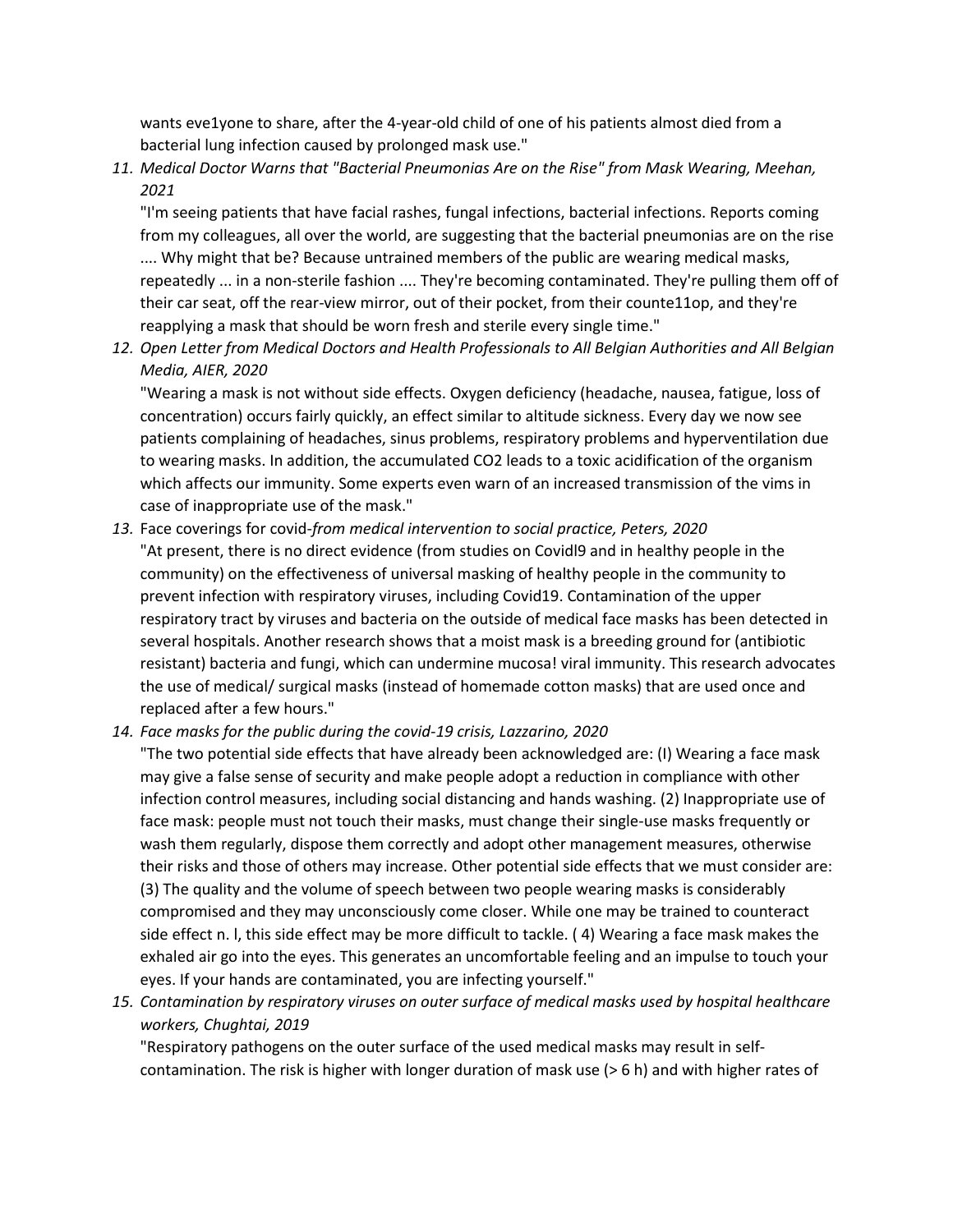clinical contact. Protocols on duration of mask use should specify a maximum time of continuous use, and should consider guidance in high contact settings."

- *16. Reusability of Facemasks During an Influenza Pandemic, Bailar, 2006* 
	- "After considering all the testimony and other information we received, the committee concluded that there is currently no simple, reliable way to decontaminate these devices and enable people to use them safely more than once. There is relatively little data available about how effective these devices are against flu even the first time they are used. To the extent they can help at all, they must be used correctly, and the best respirator or mask will do little to protect a person who uses it incorrectly. Substantial research must be done to increase our understanding of how flu spreads, to develop better masks and respirators, and to make it easier to decontaminate them. Finally, the use of face coverings is only one of many strategies that will be needed to slow or halt a pandemic, and people should not engage in activities that would increase their risk of exposure to flu just because they have a mask or respirator."
- *17. Exhalation of respiratory viruses by breathing, coughing, and talking, Stelzer-Braid, 2009* "The exhaled aerosols generated by coughing, talking, and breathing were sampled in 50 subjects using a novel mask, and analyzed using PCR for nine respiratory viruses. The exhaled samples from a subset of IO subjects who were PCR positive for rhinovirus were also examined by cell culture for this virus. Of the 50 subjects, among the 33 with symptoms of upper respiratory tract infections, 21 had at least one virus detected by PCR, while amongst the 17 asymptomatic subjects, 4 had a virus detected by PCR. Overall, rhinovirus was detected in 19 subjects, influenza in 4 subjects, parainfluenza in 2 subjects, and human metapneumovirus in 1 subject. Two subjects were coinfected. Of the 25 subjects who had virus-positive nasal mucus, the same virus type was detected in 12 breathing samples, 8 talking samples, and in 2 coughing samples. In the subset of exhaled samples from 10 subjects examined by culture, infective rhinovirus was detected in 2."
- *18. Effect of a surgical mask on six minute walking distance, E. Person, 2018*  "Wearing a surgical mask modifies significantly and clinically dyspnea without influencing walked distance."
- *19. Protective masks reduce resilience, Science ORF, 2020*

"The German researchers used two types of face masks for their study-surgical masks and so called FFP2 masks, which are mainly used by medical personnel. The measurements were carried out with the help of spiroergometry, in which patients or in this case the test persons exert themselves physically on a stationary bicycle-a so-called ergometer-or a treadmill. The subjects were examined without a mask, with surgical masks and with FFP2 masks. The masks therefore impair breathing, especially the volume and the highest possible speed of the air when exhaling. The maximum possible force on the ergometer was significantly reduced."

*20. Wearing masks even more unhealthy than expected, Coronoa transition, 2020* "They contain microplastics-and they exacerbate the waste problem ... " Many of them are made of polyester and so you have a microplastic problem." Many of the face masks would contain polyester with chlorine compounds: "If I have the mask in front of my face, then course I breathe in the microplastic directly and these substances are much more toxic than if you swallow them, as they get directly into the nervous system," Braungaii continues."

# *21. Masking Children: Tragic, Unscientific, and Damaging, Alexander, 2021*  "Children do not readily acquire SARS-Co V-2 (very low risk), spread it to other children or teachers, or endanger parents or others at home. This is the settled science. In the rare cases where a child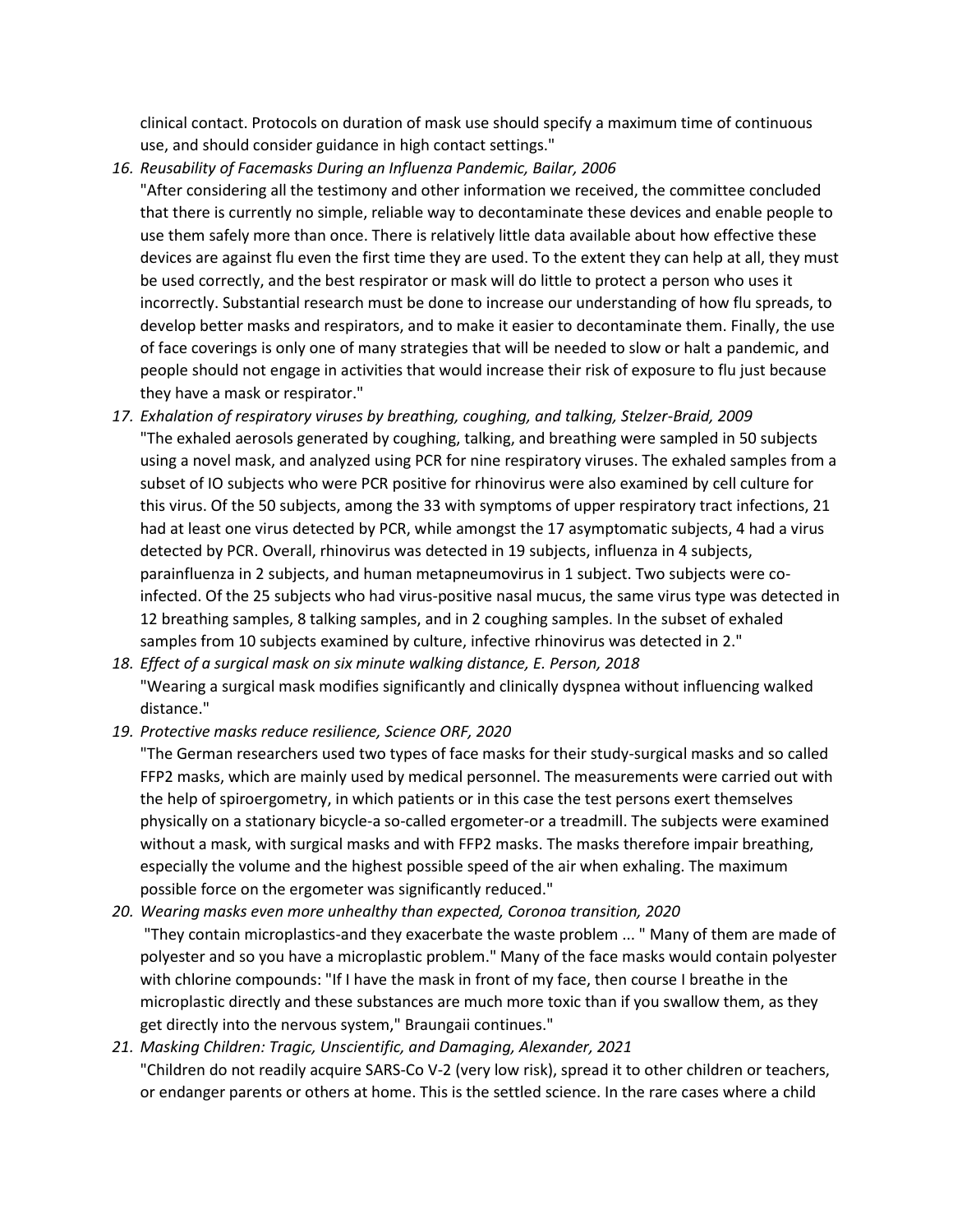contracts Covid virus it is very unusual for the child to get severely ill or die. Masking can do positive harn1 to children-as it can to some adults. But the cost benefit analysis is entirely different for adults and children-particularly younger children. Whatever arguments there may be for consenting adults--children should not be required to wear masks to prevent the spread ofCovid-19. Of course, zero risk is not attainable-with or without masks, vaccines, therapeutics, distancing or anything else medicine may develop or government agencies may i1npose."

*22. The Dangers of Masks, Alexander, 2021* 

"With that clarion call, we pivot and refer here to another looming concern and this is the potential danger of the chlorine, polyester, and microplastic components of the face masks (surgical principally but any of the mass-produced masks) that have become part of our daily lives due to the Covid-19 pandemic. We hope those with persuasive power in the government will listen to this plea. We hope that the necessary decisions will be made to reduce the risk to our populations."

- *23. 13-year-old mask wearer dies for inexplicable reasons, Corona Transition, 2020*  "The case is not only causing speculation in Germany about possible poisoning with carbon dioxide. Because the student "was wearing a corona protective mask when she suddenly collapsed and died a little later in the hospital," writes Wochenblick. Editor's Review: The fact that no cause of death was communicated nearly three weeks after the girl's death is indeed unusual. The carbon dioxide content of the air is usually about 0.04 percent. From a proportion of four percent, the first symptoms of hypercapnia, i.e. carbon dioxide poisoning, appear. If the proportion of the gas rises to more than 20 percent, there is a risk of deadly carbon dioxide poisoning. However, this does not come without alarm signals from the body. According to the medical portal netdoktor, these include "sweating, accelerated breathing, accelerated heartbeat, headaches, confusion, loss of consciousness". The unconsciousness of the girl could therefore be an indication of such poisoning."
- *24. Student Deaths Lead Chinese Schools to Change Mask Rules, that's, 2020*  "During the month of April, three cases of students suffering sudden cardiac death (SCD) while running during gym class have been reported in Zhejiang, Henan and Hunan provinces. Beijing Evening News noted that all three students were wearing masks at the time of their deaths, igniting a critical discussion over school rules on when students should wear masks."
- *25. Blaylock: Face Masks Pose Serious Risks to the Healthy, 2020*  "As for the scientific support for the use of face mask, a recent careful examination of the literature, in which 17 of the best studies were analyzed, concluded that," None of the studies established a conclusive relationship between mask/respirator use and protection against influenza infection." 1 Keep in mind, no studies have been done to demonstrate that either a cloth mask or the N95 mask has any effect on transmission of the COVID-19 vims. Any recommendations, therefore, have to be based on studies of influenza vims transmission. And, as you have seen, there is no conclusive evidence of their efficiency in controlling flu vims trans1nission. ''
- *26.* T*he mask requirement is responsible for severe psychological damage and the weakening of the immune system, Coronoa Transition, 2020*  "In fact, the mask has the potential to "trigger strong psychovegetative stress reactions via emerging aggression, which correlate significantly with the degree of stressful after-effects". Prousa is not alone in her opinion. Several psychologists dealt with the mask problem - and most came to devastating results. Ignoring them would be fatal, according to Prousa."
- *27. The physiological impact of wearing an N95 mask during hemodialysis as a precaution against SARS in patients with end-stage renal disease, Kao, 2004*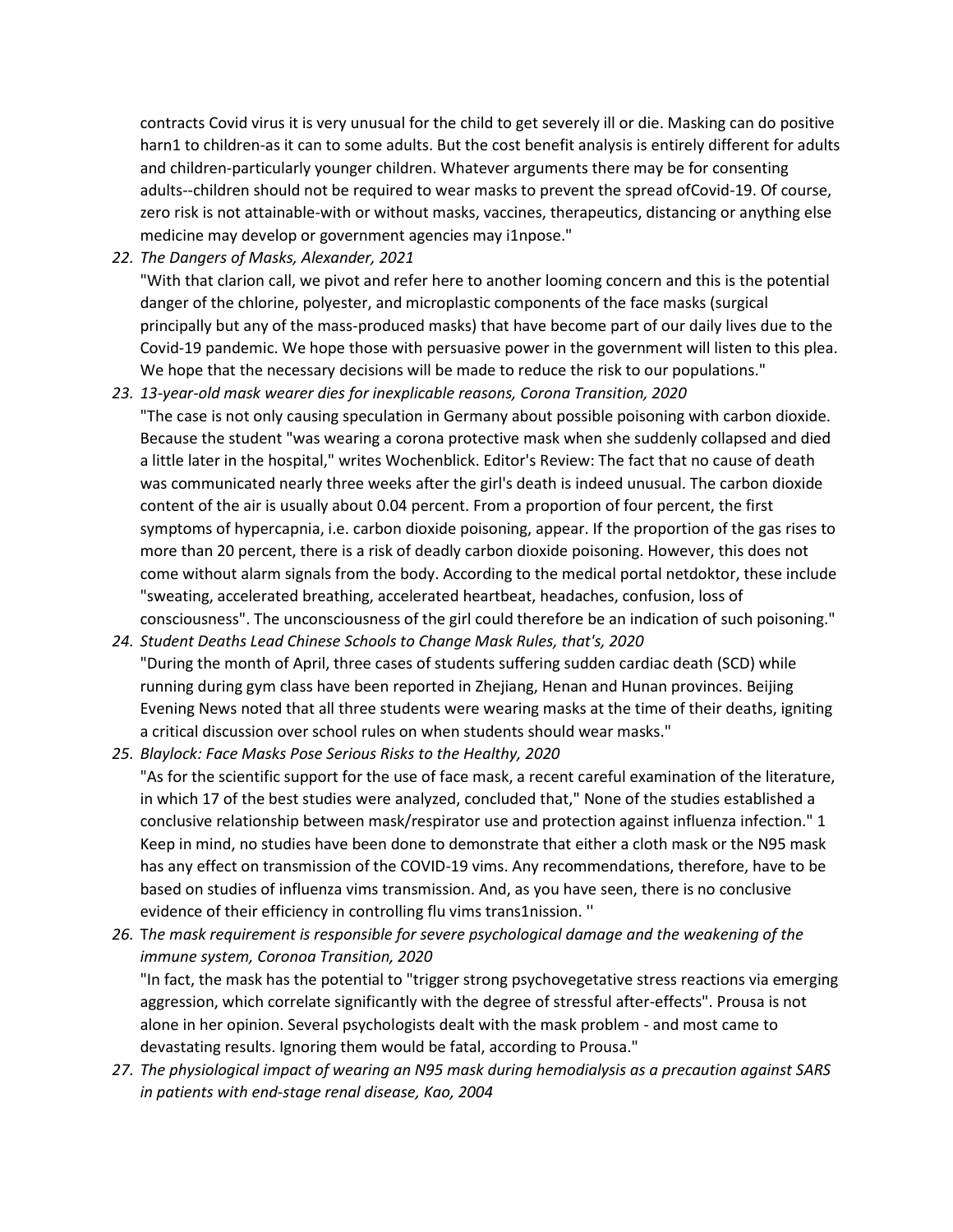"Wearing an N95 mask for 4 hours during HD significantly reduced PaO2 and increased respiratory adverse effects in ESRD patients."

*28. Is a Mask That Covers the Mouth and Nose Free from Undesirable Side Effects in Everyday Use and Free of Potential Hazards?, Kisielinski, 2021* 

"We objectified evaluation evidenced changes in respiratory physiology of mask wearers with significant correlation of 02 drop and fatigue (p < 0.05), a clustered co-occurrence of respiratory impairment and 02 drop (67 percent), N95 mask and CO2 rise (82 percent), N95 mask and 02 drop (72 percent), N95 mask and headache (60 percent), respiratory impairment and temperature rise (88 percent), but also temperature rise and moisture (100 percent) under the masks. Extended mask-wearing by the general population could lead to relevant effects and consequences in many medical fields." "Here are the pathophysiological changes and subjective complaints: 1) Increase in blood carbon dioxide 2) Increase in breathing resistance 3) Decrease in blood oxygen saturation 4) Increase in heart rate 5) Decrease in cardiopulmonary capacity 6) Feeling of exhaustion 7) Increase in respiratory rate 8) Difficulty breathing and shortness of breath 9) Headache I 0) Dizziness 11) Feeling of dampness and heat 12) Drowsiness ( qualitative neurological deficits) 13) Decrease in empathy perception 14) Impaired skin barrier function with acne, itching and skin lesions"

- *29. Is N95 face mask linked to dizziness and headache?, Ipek, 2021*  "Respirat01y alkalosis and hypocarbia were detected after the use ofN95. Acute respiratory alkalosis can cause headache, anxiety, tremor, muscle cramps. In this study, it was quantitatively shown that the participants' symptoms were due to respiratory alkalosis and hypocarbia."
- *30. COVID-19 prompts a team of engineers to rethink the humble face mask, Myers, 2020*  "But in filtering those particles, the mask also makes it harder to breathe. N95 masks are estimated to reduce oxygen intake by anywhere from 5 to 20 percent. That's significant, even for a healthy person. It can cause dizziness and lightheadedness. If you wear a mask long enough, it can damage the lungs. For a patient in respiratory distress, it can even be life threatening."
- *31. 70 doctors in open letter to Ben Weyts: 'Abolish mandatory mouth mask at school' - Belgium, World Today News, 2020*

"In an open letter to the Flemish Minister of Education Ben Weyts (N-VA), 70 doctors ask to abolish the mandatory mouth mask at school, both for the teachers and for the students. does not intend to change course. The doctors ask that Minister Ben Weyts immediately reverses his working method: no mouth mask obligation at school, only protect the risk group and only the advice that people with a possible risk profile should consult their doctor."

- 32. *Face masks pose dangers for babies, toddlers during COVID-19 pandemic, UC Davis Health,* 2020 "Masks may present a choking hazard for young children. Also, depending on the mask and the fit, the child may have trouble breathing. If this happens, they need to be able to take it off," said UC Davis pediatrician Lena van der List. "Children less than 2 years of age will not reliably be able to remove a face mask and could suffocate. Therefore, masks should not routinely be used for young children .... The younger the child, the more likely they will be to not wear the mask properly, reach under the mask and touch potentially contaminated masks," said Dean Blumberg, chief of pediatric infectious diseases at UC Davis Children's Hospital. "Of course, this depends on the developmental level of the individual child. But I think masks are not likely to provide much potential benefit over risk until the teen years."
- *33. Covid-19: Important potential side effects of wearing face masks that we should bear in mind, Lazzarino, 2020*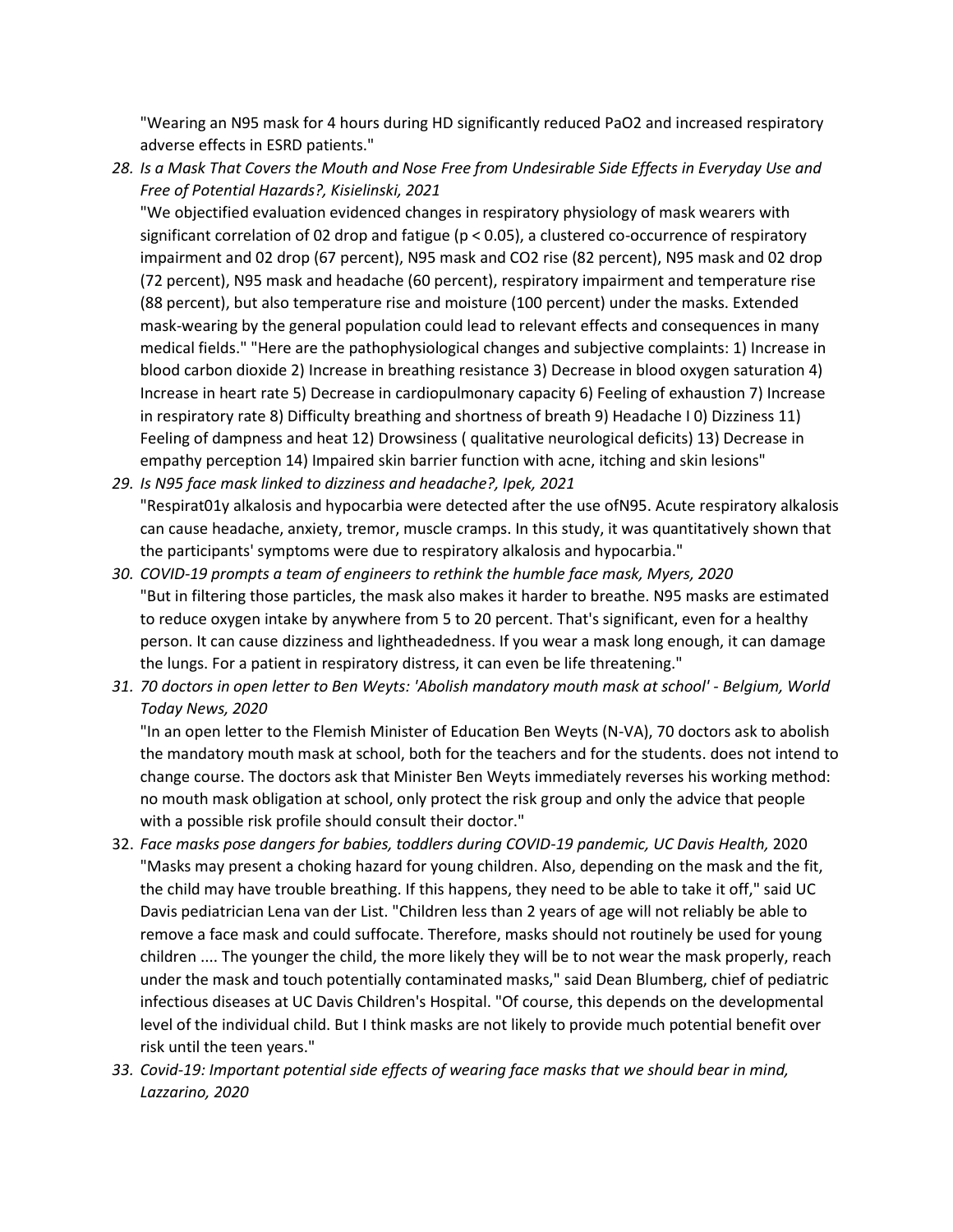"Other potential side effects that we must consider, however, are 1) The quality and volume of speech between people wearing masks is considerably compromised and they may unconsciously come closer2) Wearing a mask makes the exhaled air go into the eyes. This generates an impulse to touch the eyes. 3) If your hands are contaminated, you are infecting yourself, 4) Face masks make breathing more difficult. Moreover, a fraction of carbon dioxide previously exhaled is inhaled at each respiratory cycle. Those phenomena increase breathing frequency and deepness, and they may worsen the burden of covid-19 if infected people wearing masks spread more contaminated air. This may also worsen the clinical condition of infected people if the enhanced breathing pushes the viral load down into their lungs, 5) The innate immunity's efficacy is highly dependent on the viral load. If masks determine a humid habitat where SARS-Co V-2 can remain active because of the water vapor continuously provided by breathing and captured by the mask fabric, they detem1ine an increase in viral load (by re-inhaling exhaled viruses) and therefore they can cause a defeat of the innate immunity and an increase in infections."

*34. Risks of N95 Face Mask Use in Subjects With COPD, Kyung, 2020* 

"Of the 97 subjects, 7 with COPD did not wear the N95 for the entire test duration. This mask failure group showed higher British modified Medical Research Council dyspnea scale scores and lower FEV I percent of predicted values than did the successful mask use group. A modified Medical Research Council dyspnea scale score 2: 3 (odds ratio 167, 95 percent CI 8.4 to >999.9; P = .008) or a FEV1 < 30 percent predicted (odds ratio 163, 95 percent CI 7.4 to >999.9; P = .001) was associated with a risk of failure to wear the N95. Breathing frequency, blood oxygen saturation, and exhaled carbon dioxide levels also showed significant differences before and after N95 use."

- *35. Masks too dangerous for children under 2, medical group warns, The Japan Times, 2020*  "Children under the age of 2 shouldn't wear masks because they can make breathing difficult and increase the risk of choking, a medical group has said, launching an urgent appeal to parents as the nation reopens from the coronavirus crisis .... Masks can make breathing difficult because infants have narrow air passages," which increases the burden on their hearts, the association said, adding that masks also raise the risk of heat stroke for them."
- *36. Face masks can be problematic, dangerous to health of some Canadians: advocates, Spenser, 2020*  "Face masks are dangerous to the health of some Canadians and problematic for some others .... Asthma Canada president and CEO Vanessa Foran said simply wearing a mask could create risk of an asthma attack."
- 37. *COVID-19 Masks Are a Crime Against Humanity and Child Abuse, Griesz-Brisson, 2020* "The rebreathing of our exhaled air will without a doubt create oxygen deficiency and a flooding of carbon dioxide. We know that the human brain is very sensitive to oxygen deprivation. There are nerve cells for example in the hippocampus, that can't be longer than 3 minutes without oxygenthey cannot survive. The acute warning symptoms are headaches, drowsiness, dizziness, issues in concentration, slowing down of the reaction time-reactions of the cognitive system. However, when you have chronic oxygen deprivation, all of those symptoms disappear because you get used to it. But your efficiency will remain impaired and the undersupply of oxygen in your brain continues to progress. We know that neurodegenerative diseases take years to decades to develop. If today you forget your phone number, the breakdown in your brain would have already sta1ied 20 or 30 years ago .... The child needs the brain to learn, and the brain needs oxygen to function. We don't need a clinical study for that. This is simple, indisputable physiology. Conscious and purposely induced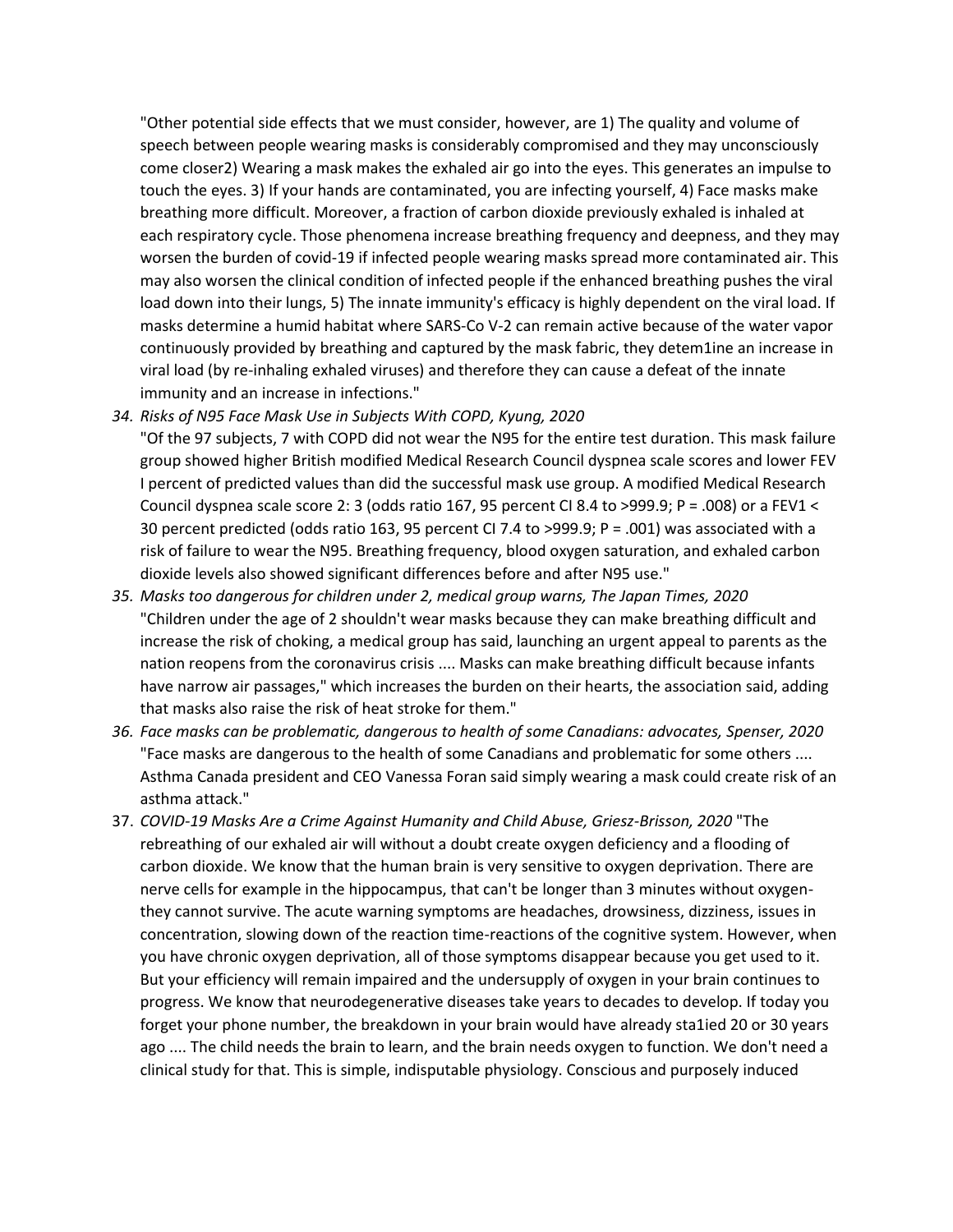oxygen deficiency is an absolutely deliberate health hazard, and an absolute medical contraindication."

- *38. Study shows how masks are harming children, Mercola, 2021*
- "Data from the first registry to record children's experiences with masks show physical, psychological and behavioral issues including irritability, difficulty concentrating and impaired learning. Since school shutdowns in spring 2020, an increasing number of parents are seeking dmg treatment for attention deficit hyperactivity disorder (ADHD) for their children. Evidence from the U.K. shows schools are not the super spreaders health officials said they were; measured rates of infection in schools were the same as the community, not higher. A large randomized controlled trial showed wearing masks does not reduce the spread of SARS-Co V-2."
- *39. New Study Finds Masks Hurt Schoolchildren Physically, Psychologically, and Behaviorally, Hall,2021*  "A new study, involving over 25,000 school-aged children, shows that masks are harming schoolchildren physically, psychologically, and behaviorally, revealing 24 distinct health issues associated with wearing masks .... Though these results are concerning, the study also found that 29. 7 percent of children experienced shortness of breath, 26.4 percent experienced dizziness, and hundreds of the participants experiencing accelerated respiration, tightness in chest, weakness, and short-term impairment of consciousness."
- *40. Protective Face Masks: Effect on the Oxygenation and Heart Rate Status of Oral Surgeons during Surgery, Scarano, 2021*  "In all 20 surgeons wearing FFP2 covered by surgical masks, a reduction in arterial 02 saturation

from around 97 .5 percent before surge1y to 94 percent after surge1y was recorded with increase of heart rates. A shortness of breath and light-headedness/headaches were also noted

- 41. *Effects of surgical and FFP2/N95 face masks on cardiopulmona1y exercise capacity, Fikenzer,* 2020 "Ventilation, cardiopulmonary exercise capacity and comfort are reduced by surgical masks and highly impaired by FFP2/N95 face masks in healthy individuals. These data are important for recommendations on wearing face masks at work or during physical exercise."
- *42. Headaches Associated With Personal Protective Equipment-A Cross-Sectional Study Among Frontline Healthcare Workers During COVID-19, Ong, 2020*  "Most healthcare workers develop de novo PPB-associated headaches or exacerbation of their preexisting headache disorders."
- *43. Open letter from medical doctors and health professionals to all Belgian authorities and all Belgian media, The American Institute of Stress, 2020*  "Wearing a mask is not without side effects. Oxygen deficiency (headache, nausea, fatigue, loss of concentration) occurs fairly quickly, an effect similar to altitude sickness. Every day we now see patients complaining of headaches, sinus problems, respiratory problems, and hyperventilation due to wearing masks. In addition, the accumulated CO2 leads to a toxic acidification of the organism which affects our immunity. Some experts even warn of increased transmission of the vims in case of inappropriate use of the mask."
- *44. Reusing masks may increase your risk of coronavirus infection, expert says, Laguipo, 2020*  "For the public, they should not wear facemasks unless they are sick, and if a healthcare worker advised them. For the average member of the public walking down a street, it is not a good idea," Dr. Harries said. "What tends to happen is people will have one mask. They won't wear it all the time, they will take it off when they get home, they will put it down on a surface they haven't cleaned," she added. "Further, she added that behavioral issues could adversely put themselves at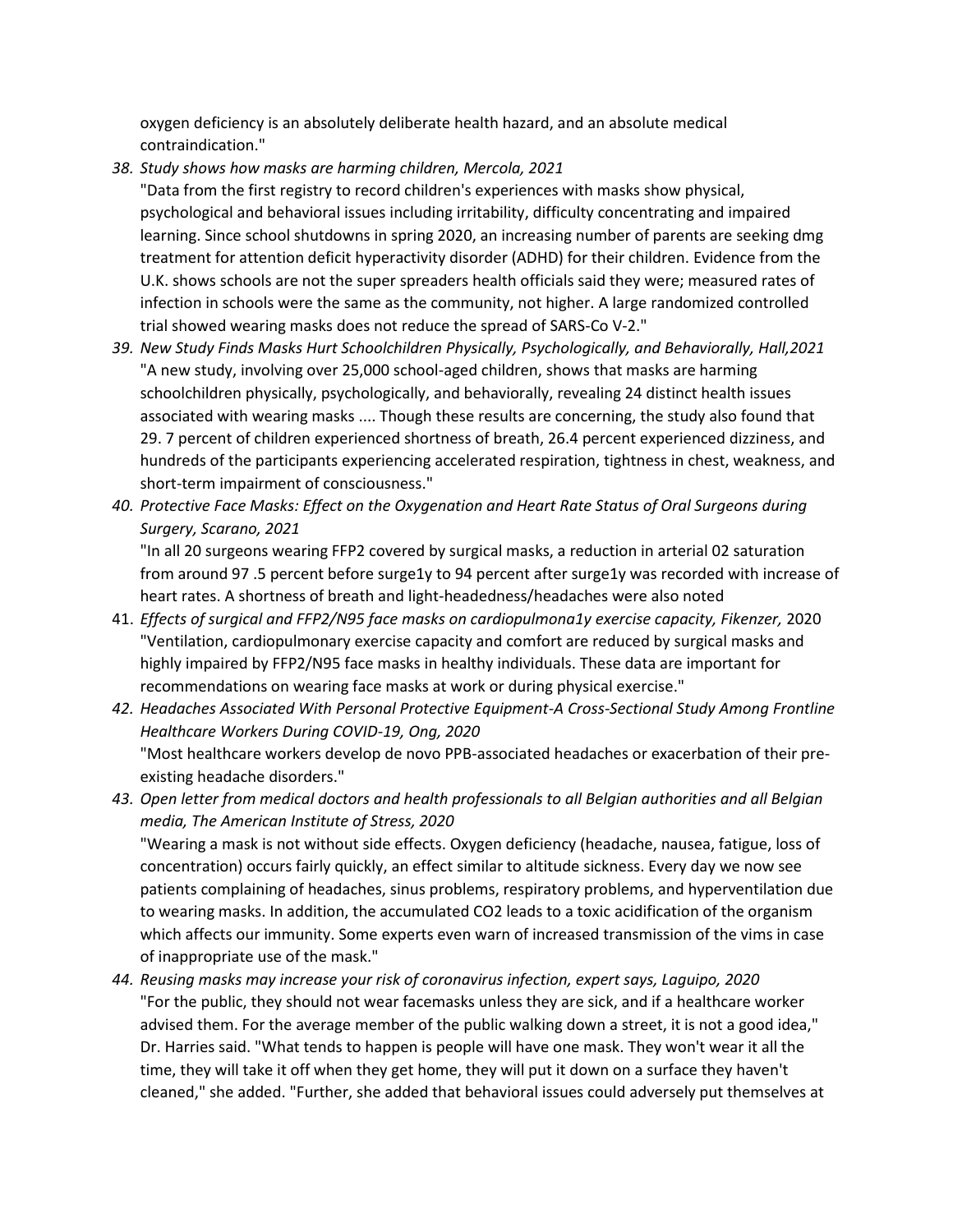more risk of getting the infection. For instance, people go out and don't wash their hands, they touch parts of the mask or their face, and they get infected." –

- *45. What's Going On Under the Masks?, Wright, 2021*  "Americans today have pretty good chompers on average, at least relative to most other people, past and present. Nevertheless, we do not think enough about oral health as evidenced by the almost complete lack of discussion regarding the effect of lockdowns and mandatory masking on our mouths."
- *46. Experimental Assessment of Carbon Dioxide Content in Inhaled Air With or Without Face Masks in Healthy Children A Randomized Clinical Trial, Walach, 2021*  "A large-scale survey in Germany of adverse effects in parents and children using data of 25 930 children has shown that 68 percent of the participating children had problems when wearing nose and mouth coverings."
- *47. NM Kids forced to wear masks while running in 100-degree heat; Parents are striking back, Smith, 2021*

"Nationally, children have a 99.997 percent survival rate from COVID-19. In New Mexico, only 0.7 percent of child COVID-19 cases have resulted in hospitalization. It is clear that children have an extremely low risk of severe illness or death from COVID-19, and mask mandates are placing a burden upon kids which is detrimental to their own health and well-being."

- *48. Health Canada issues advisory for disposable masks with graphene, CBC, 2021* "Health Canada is advising Canadians not to use disposable face masks that contain graphene. Health Canada issued the notice on Friday and said wearers could inhale graphene, a single layer of carbon atoms. Masks containing the toxic particles may have been distributed in some healthcare facilities."
- *49. COVID-19: Performance study of microplastic inhalation risk posed by wearing masks, Li, 2021*  "Wearing masks considerably reduces the inhalation risk of pa1ticles ( e.g., granular microplastics and unknown particles) even when they are worn continuously for 720 h. Surgical, cotton, fashion, and activated carbon masks wearing pose higher fiber-like microplastic inhalation risk while all masks generally reduced exposure when used under their supposed time (<4 h). N95 poses less fiber-like microplastic inhalation risk. Reusing masks after they unde1went different disinfection pre-treatment processes can increase the risk ofpa1iicle (e.g., granular microplastics) and fiber-like microplastic inhalation. Ultraviolet disinfection exerts a relatively weak effect on fiber-like microplastic inhalation, and thus, it can be recommended as a treatment process for reusing masks if proven effective from microbiological standpoint. Wearing an N95 mask reduces the inhalation risk of spherical-type microplastics by 25.5 times compared with not wearing a mask."
- *50. Manufacturers have been using nanotechnology-derived graphene in face masks - now there are safety concerns, Maynard, 2021*

"Early concerns around graphene were sparked by previous research on another fo1m of carbon carbon nanotubes. It turns out that some fo1ms of these fiber-like materials can cause serious harm if inhaled. And following on from research here, a natural next-question to ask is whether carbon nano tubes' close cousin graphene comes with similar concerns. Because graphene lacks many of the physical and chemical aspects of carbon nano tubes that make them harn1ful ( such as being long, thin, and hard for the body to get rid of), the indications are that the material is safer than its nanotube cousins. But safer doesn't mean safe. And current research indicates that this is not a material that should be used where it could potentially be inhaled, without a good amount of safety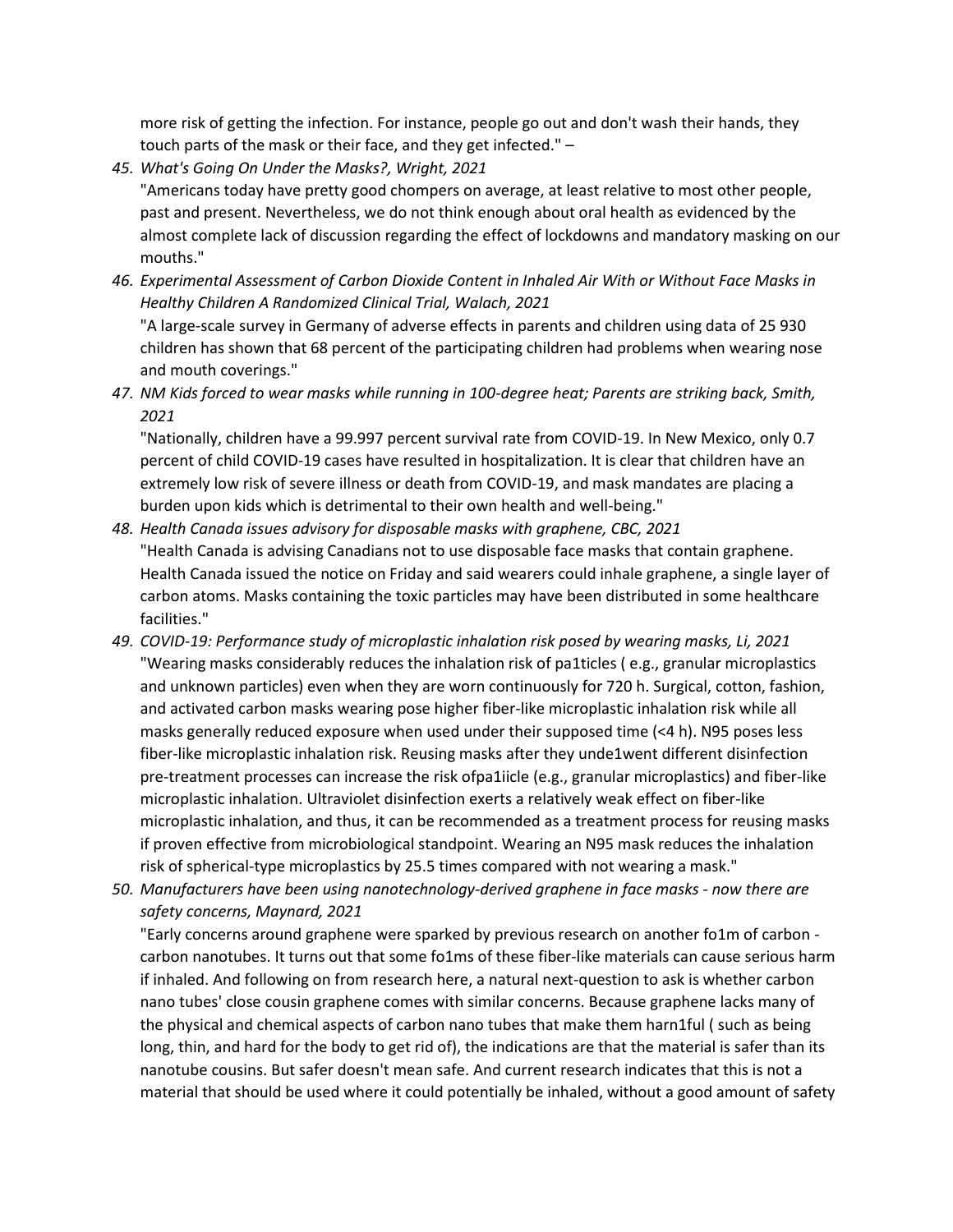testing first .... As a general rule of thumb, engineered nanomaterials should not be used in products where they might inadvertently be inhaled and reach the sensitive lower regions of the lungs."

- *51. Masking young children in school harms language acquisition, Walsh, 2021* "This is important because children and/or students do not have the speech or language ability that adults have - they are not equally able and the ability to see the face and especially the mouth is critical to language acquisition which children and/or students are engaged in at all times. Furthermore, the ability to see the mouth is not only essential to communication but also essential to brain development. Studies show that by age four, kids from low-income households will hear 30 million less words than their more affluent counterparts, who get more quality facetime with caretakers."
- *52. Dangerous pathogens found on children's face masks, Rational Ground, 2021* 
	- "A group of parents in Gainesville, FL, sent 6 face masks to a lab at the University of Florida, requesting an analysis of contaminants found on the masks after they had been worn. The resulting report found that five masks were contaminated with bacteria, parasites, and fungi, including three with dangerous pathogenic and pneumonia-causing bacteria. Although the test is capable of detecting viruses, including SARS-Co V-2, only one virus was found on one mask (alcelaphine herpesvirus 1) .... Half of the masks were contaminated with one or more strains of pneumoniacausing bacteria. One-third were contaminated with one or more strains of meningitis-causing bacteria. One-third were contaminated with dangerous, antibiotic-resistant bacterial pathogens. In addition, less dangerous pathogens were identified, including pathogens that can cause fever, ulcers, acne, yeast infections, strep throat, periodontal disease, Rocky Mountain Spotted Fever, and more."
- *53. Face mask dermatitis" due to compulsory facial masks during the SARS-CoV-2 pandemic: data from 550 health care and non-health care workers in Germany, Niesert, 2021*  "The duration of wearing masks showed a significant impact on the prevalence of symptoms (p < 0.001 ). Type IV hypersensitivity was significantly more likely in participants with symptoms compared to those without symptoms ( $p = 0.00$  I), whereas no increase in symptoms was observed in participants with atopic diathesis. HCWs used facial skin care products significantly more often than non-HCWs ( $p = 0.001$ )."
- *54. Effect of Wearing Face Masks on the Carbon Dioxide Concentration in the Breathing Zone, AAQR/Geiss, 2020*

"Detected carbon dioxide concentrations ranged from 2150 ± 192 to 2875 ± 323 ppm. The concentrations of carbon dioxide while not wearing a face mask varied from 500-900 ppm. Doing office work and standing still on the treadmill each resulted in carbon dioxide concentrations of around 2200 ppm. A small increase could be observed when walking at a speed of 3 km h-1 (leisurely walking pace) ... concentrations in the detected range can cause undesirable symptoms, such as fatigue, headache, and loss of concentration."

*55. Surgical masks as source of bacterial contamination during operative procedures, Zhiqing, 2018*  "The source of bacterial contamination in SMs was the body surface of the surgeons rather than the OR environment. Moreover, we recommend that surgeons should change the mask after each operation, especially those beyond 2 hours."

# *56. The Damage of Masking Children Could be Irreparable, Hussey, 2021*  "When we surround children with mask-wearers for a year at a time, are we impairing their face barcode recognition during a period of hot neural development, thus putting full development of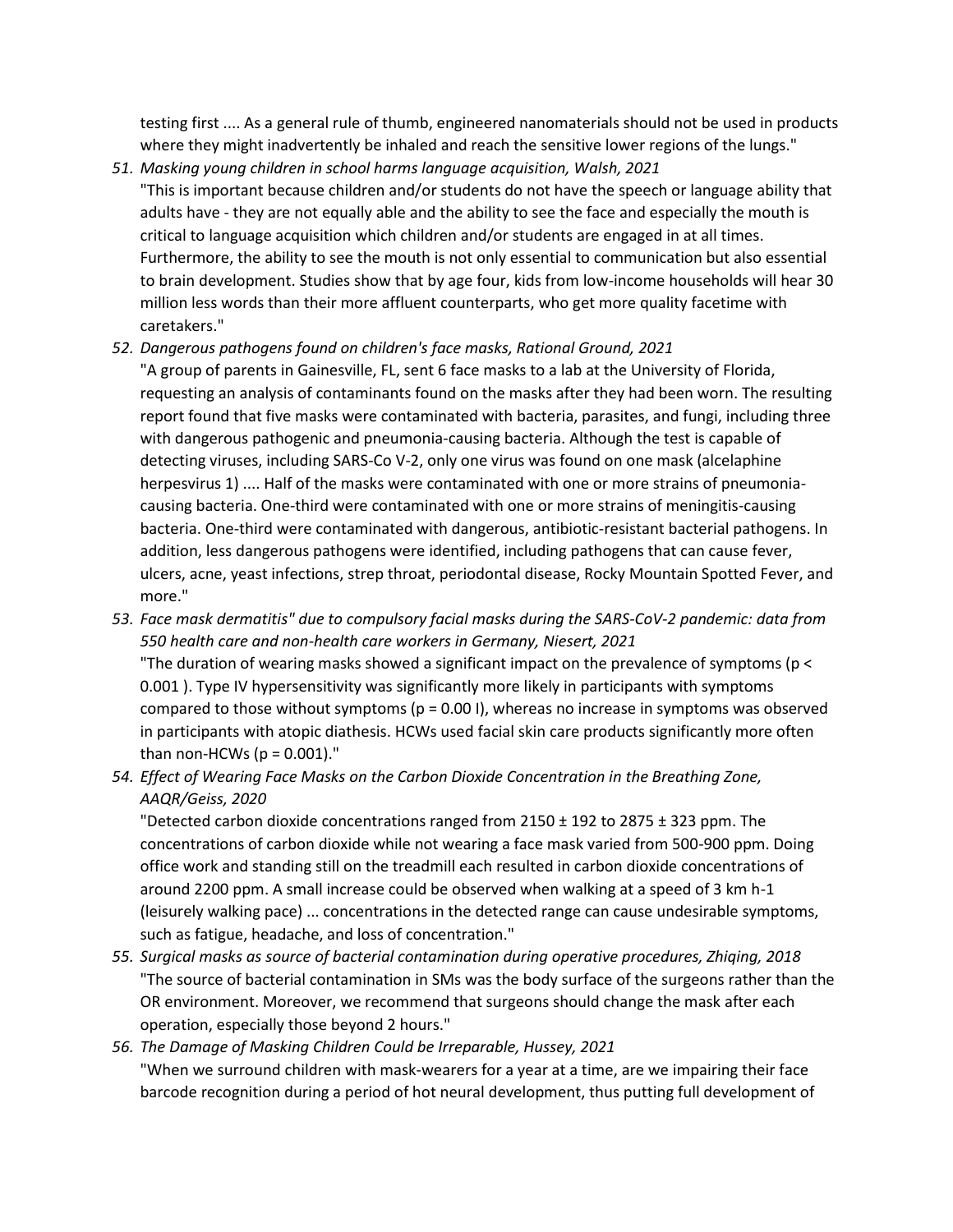the FFA at risk? Does the demand for separation from others, reducing social interaction, add to the potential consequences as it might in autism? When can we be sure that we won't interfere with visual input to the face recognition visual neurology so we don't interfere with brain development? How much time with stimulus interference can we allow without consequences? Those are all questions currently without answers; we don't know. Unfortunately, the science implies that if we mess up brain development for faces, we may not currently have therapies to undo everything we've done."

*57. Masks can be Murder, Grossman, 2021* 

"Wearing masks can create a sense of anonymity for an aggressor, while also dehumanizing the victim. This prevents empathy, empowering violence, and murder." Masking helps remove empathy and compassion, allowing others to commit unspeakable acts on the masked person."

*58. London high school teacher calls face masks an 'egregious and unforgivable form of child abuse, Butler, 2020* 

"In his email, Farquharson called the campaign to legislate mask wearing a "shameful farce, a charade, an act of political theatre" that's more about enforcing "obedience and compliance" than it is about public health. He also likened children wearing masks to "involuntary self-torture," calling it "an egregious and unforgivable form of child abuse and physical assault."

*59. UK Government Advisor Admits Masks Are Just "Comfort Blankets" That Do Virtually Nothing, 2021*  "As the UK Government heralds "freedom day" today, which is anything but, a prominent government scientific advisor has admitted that face masks do very little to protect from coronavirus and are basically just "comfort blankets ... the professor noted that "those aerosols escape masks and will render the mask ineffective," adding "The public were demanding something must be done, they got masks, it is just a comfort blanket. But now it is entrenched, and we are entrenching bad behavior ... all around the world you can look at mask mandates and superimpose on infection rates, you cannot see that mask mandates made any effect whatsoever," Axon further noted, adding that "The best thing you can say about any mask is that any positive effect they do have is too small to be measured." 60) Masks, false safety and real dangers, Part 1: Friable mask particulate and lung vulnerability, Borovoy, 2020

"Surgical personnel are trained to never touch any part of a mask, except the loops and the nose b1idge. Othe1wise, the mask is considered useless and is to be replaced. Surgical personnel are strictly trained not to touch their masks otherwise. However, the general public may be seen touching various parts of their masks. Even the masks just removed from manufacturer packaging have been shown in the above photos to contain particulate and fiber that would not be optimal to inhale .... Further concerns of macrophage response and other immune and inflammatory and fibroblast response to such inhaled particles specifically from facemasks should be the subject of more research. If widespread masking continues, then the potential for inhaling mask fibers and environmental and biological debris continues on a daily basis for hundreds of millions of people. This should be alarming for physicians and epidemiologists knowledgeable in occupational hazards."

*60. Medical Masks, Desai, 2020* 

"Face masks should be used only by individuals who have symptoms of respiratory infection such as coughing, sneezing, or, in some cases, fever. Face masks should also be worn by health care workers, by individuals who are taking care of or are in close contact with people who have respiratory infections, or otherwise as directed by a doctor. Face masks should not be worn by healthy individuals to protect themselves from acquiring respiratory infection because there is no